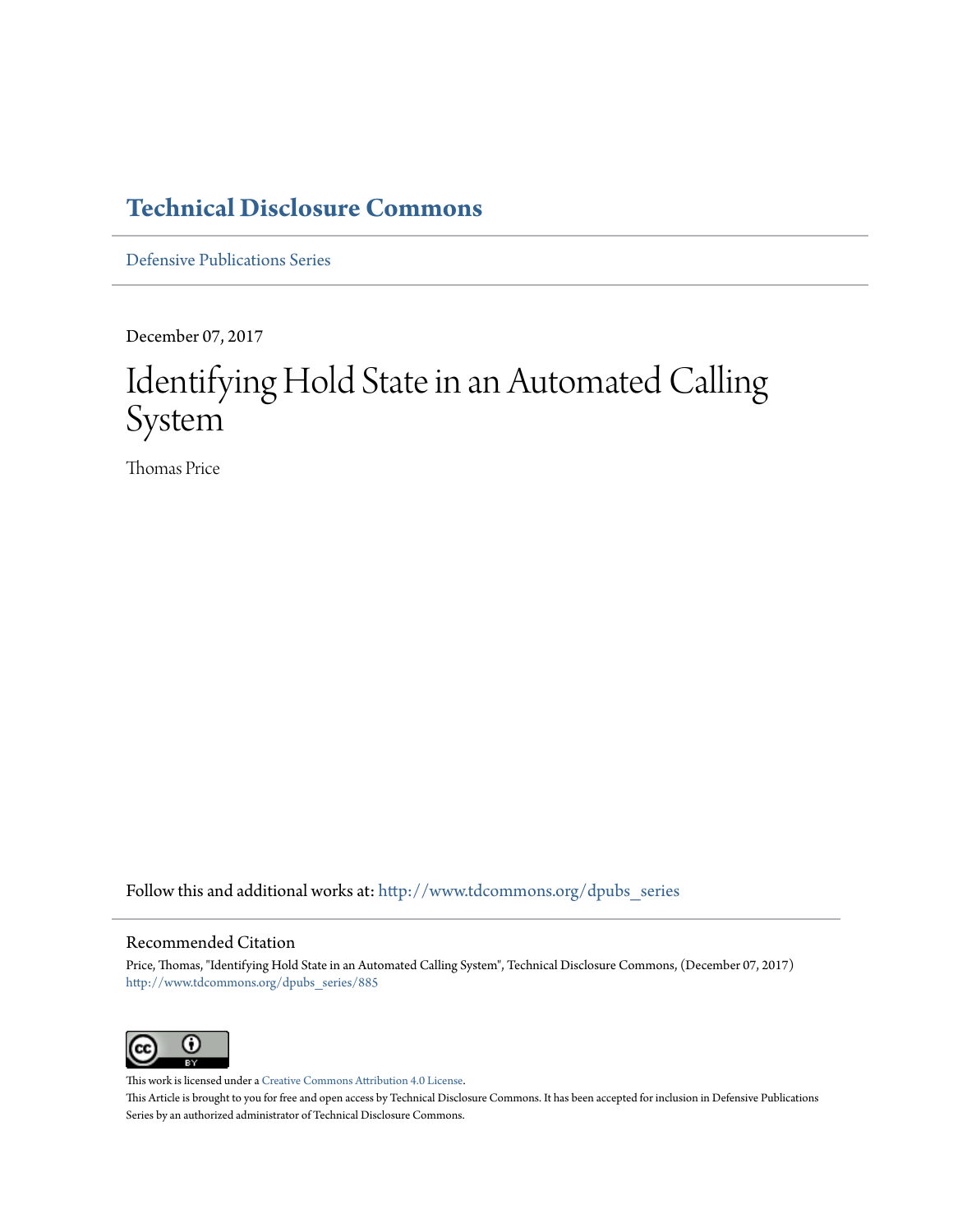#### **Identifying Hold State in an Automated Calling System**  Inventor: Thomas Price

#### **Overview**

Generally, the present disclosure is directed to identifying that a caller is on hold or has been removed from hold when calling a calling system such as, for example, an automated calling system. In particular, in some implementations, the systems and methods of the present disclosure can include or otherwise leverage one or more machine-learned models to predict that a hold state has changed (e.g. a caller has been placed on hold or has been taken off hold) based on call data from a call.

#### **Example Figures**

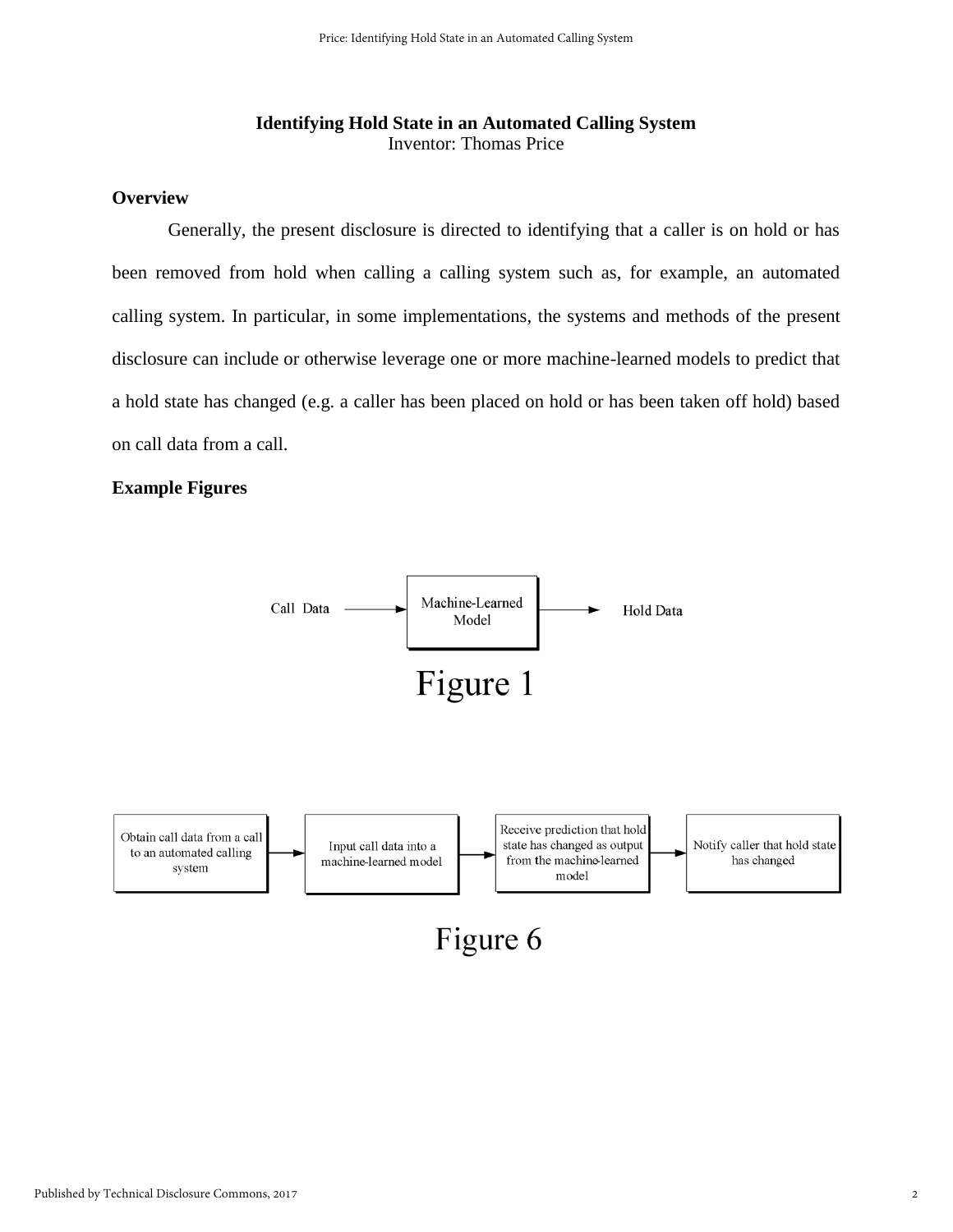#### **Introduction**

Many automatic calling systems allow the capability to put a caller on hold. While a caller is on hold, the caller can be disconnected from a human observer on the other end of the call, frequently accompanied by commercial messages, advertisements, music, radio broadcasts, or other media for the purpose of passing time until the intended recipient is available to receive the call. These on-hold sessions can force the caller to wait for a time period on the order of seconds to even several hours, with little or no reliable estimation or determination of when the intended recipient will be available. What is needed is a system that can determine that the user has entered or left a hold state and/or can notify the user accordingly.

#### **Summary**

Generally, the present disclosure is directed to identifying that a caller is on hold or has been removed from hold when calling a calling system such as, for example, an automated calling system. In particular, in some implementations, the systems and methods of the present disclosure can include or otherwise leverage one or more machine-learned models to predict that a hold state has changed (e.g. a caller has been placed on hold or has been taken off hold) based on call data from a call.

A computing system can determine that a hold state for a user has changed (e.g. that the user has been placed on hold or that a recipient has entered the call). In particular, the computing system can employ a machine-learned model to predict that a hold state for the user has changed based on call data from a call. The computing system can notify the user that a hold state has changed. For example, the machine-learned model can be a neural network.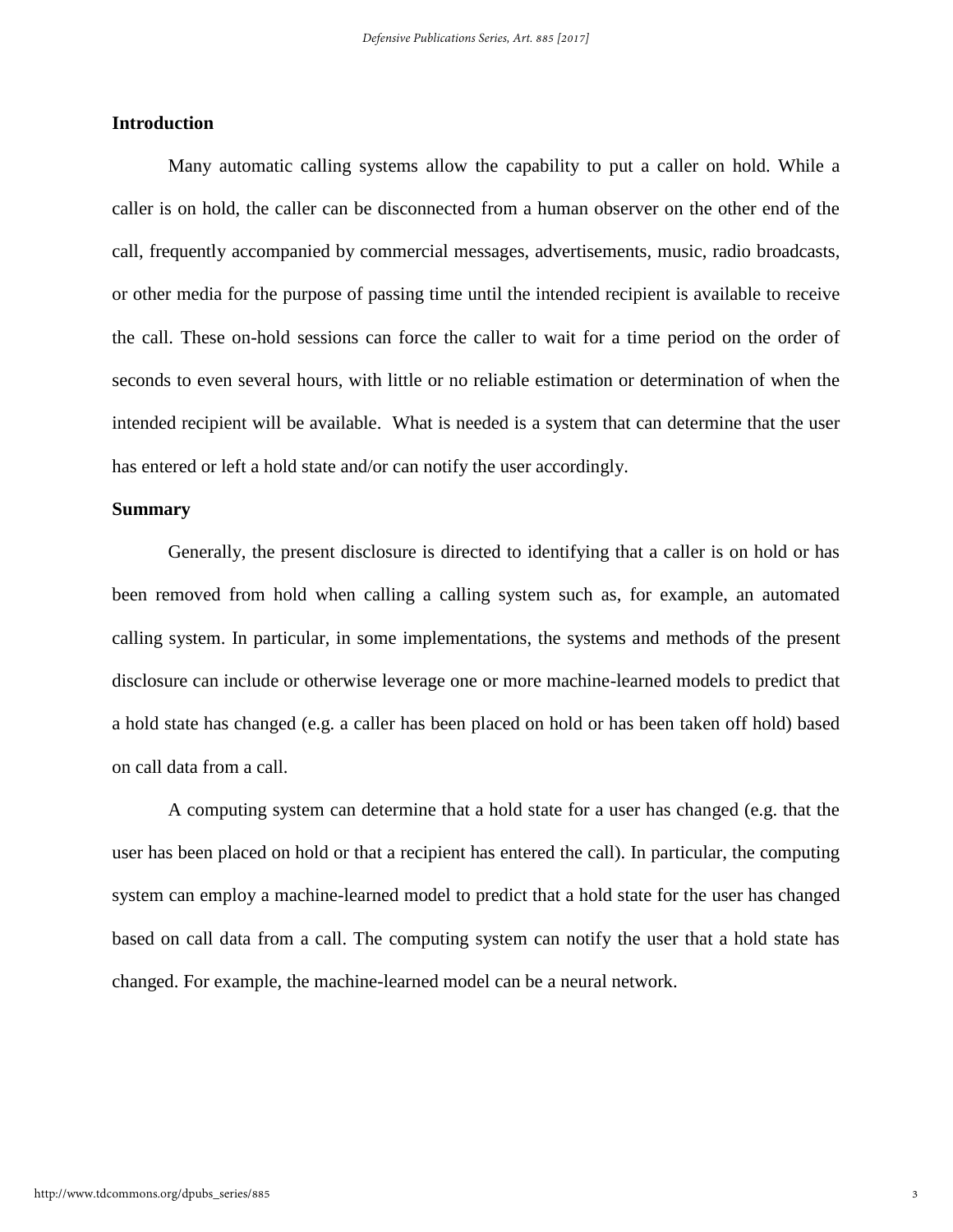Input data that is provided to the machine-learned model can include audio data from a call. For example, the audio data from a call can include audio data from a user's end (e.g. a caller) and/or audio data from a receiver's end (e.g. an automated calling system). The audio data may be filtered so that the audio data from the user's end is not recorded. For example, the audio data can include features about the user's audio input, such as average volume, spikes or changes in volume, silence, etc. as an alternative to recorded audio. The audio data from the receiver's end can be recorded if the receiver is a known automated calling system. For example, the receiver may have a telephone number listed on a whitelist of known automated calling systems (e.g. for commercial services). The audio data from the receiver's end can include, for example, a hold pattern portion comprising audio attributable to a hold state (e.g. music, commercial messages, radio broadcast, advertisement, etc.) and a conversation portion that includes audio attributable to a receiver's conversation with the user and/or an end to the hold state (e.g. filtered so that only the receiver's audio is recorded). The audio data can be streamed in real-time (e.g. as the call is in progress). In some embodiments, the audio data on the receiver's end can be collected until the user is no longer on hold (e.g. to avoid recording the receiver's audio input that may reflect the user's audio input).

Additionally and/or alternatively, input data can include user interaction data about a user's interaction with a calling device used to make a call. For example, the calling device may be a desktop or laptop computer, cell phone, smartphone, tablet, videophone, pay phone, or other device capable of making a call. The calling device can have a calling application (e.g. a software application) used to make a call. For example, the user interaction data may comprise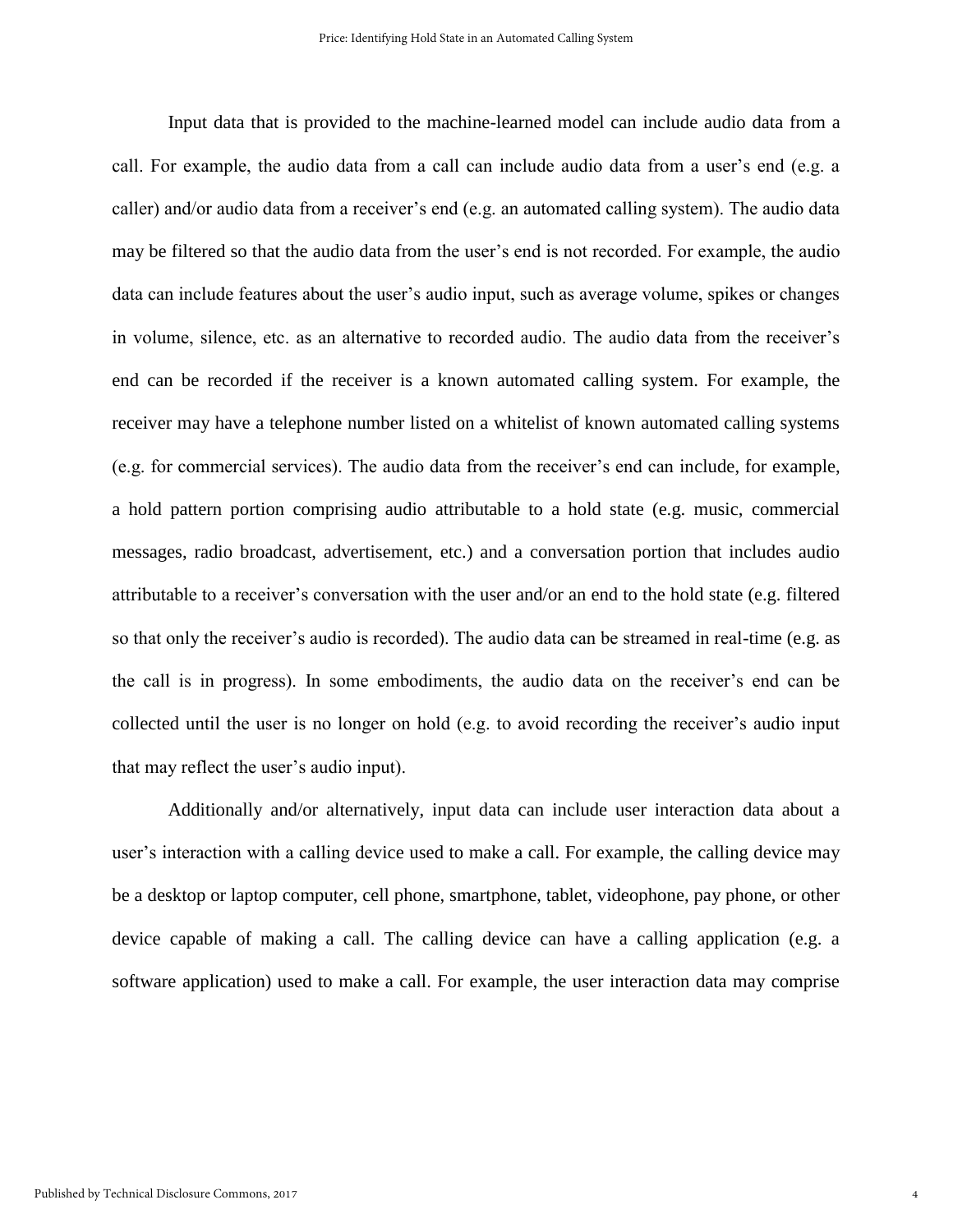accelerometer readings from an accelerometer within the calling device. As another example, the user interaction data can include interactions with the calling device and/or the calling application (e.g. changing the calling device's output volume, entering numbers (e.g. used to progress an automated calling system), hanging up, changing a mode of the calling device (e.g. placing the calling device in speakerphone mode or mute mode), or other suitable interactions). In some embodiments, the user may be provided with an "On Hold" user interface element that indicates the user has been placed on hold.

Based on the call data, the machine-learned model can output a prediction that a hold state for a user in a call has changed. For example, the model can identify hold patterns corresponding to the hold state (e.g. patterns in music, advertisements, commercial messages, etc.) and determine that such a pattern is present in the call data. For instance, the hold patterns can be distinct from the audio signature of a receiver picking up and greeting a caller. As another example, the model can predict that the hold state has changed based on an accelerometer reading indicating that the user has picked up or put down a calling device used to make a call containing an accelerometer. As another example, the model can predict that the hold state has changed based on a change in audio data (e.g. a change in volume on the user's end of the call and/or the receiver's end of the call, the disruption of a pattern corresponding to the hold state, silence on the receiver's end of the call (e.g. if the receiver's end of the call was not silent before), or other suitable change). The prediction can be continual over the course of the call.

In response to the prediction from the machine-learned model, the computing system can provide a notification to the user that the hold state has changed. For example, the notification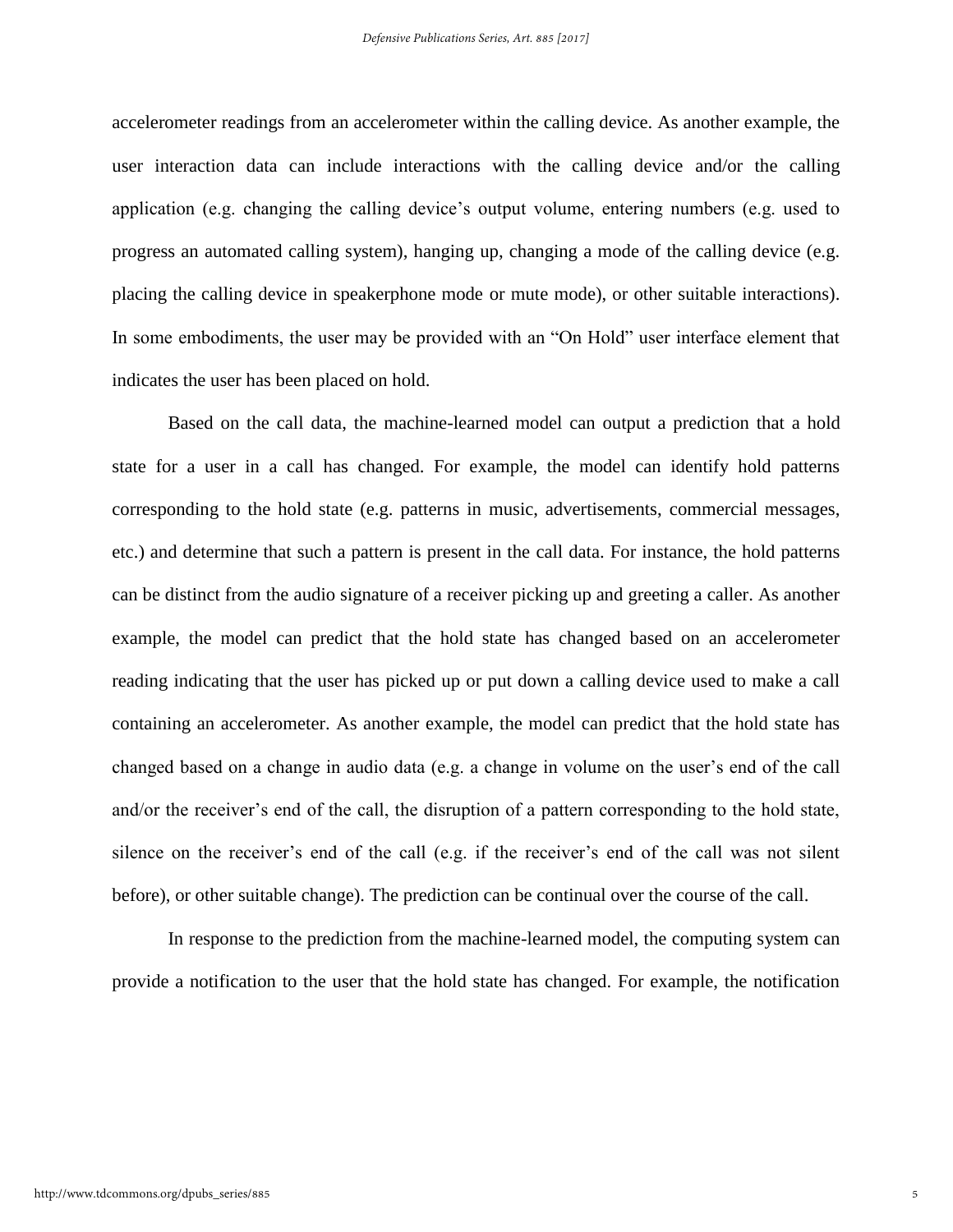may be a notification on a user interface on a calling device and may include visual and/or audial signals such as a graphic, light (e.g. flashing light), ringer/alarm, vibration, pop-up, or other suitable notification. In some embodiments and/or cases, the notification may include a prompt (e.g. used for further training the machine-learned model.) For example, the prompt may indicate that the system believes a receiver has picked up the call and may ask the user to indicate whether or not a receiver has in actuality picked up the call. The results of the prompt may be provided to the machine-learned model as training data used to further refine the model.

Further to the descriptions above, a user may be provided with controls allowing the user to make an election as to both if and when systems, programs or features described herein may enable collection of user information (e.g., information about a user's audio input, phone call recipients, interaction with a calling device, etc.), and if the user is sent content or communications from a device. In addition, certain data may be treated in one or more ways before it is stored or used, so that personally identifiable information is removed. For example, audio data for a user's audio input may be treated so that the content of the user's audio input cannot be determined. Likewise, the user can limit application of the hold analysis to only certain whitelisted callers such as, for example, telephone numbers known to be associated with commercial enterprise phone systems. Thus, the user may have control over what information is collected about the user, how that information is used, and what information is provided to the user.

Thus, a computing system can determine when a hold state for a user in a call has changed. This can allow the user to temporarily stop listening to the call (e.g. to perform another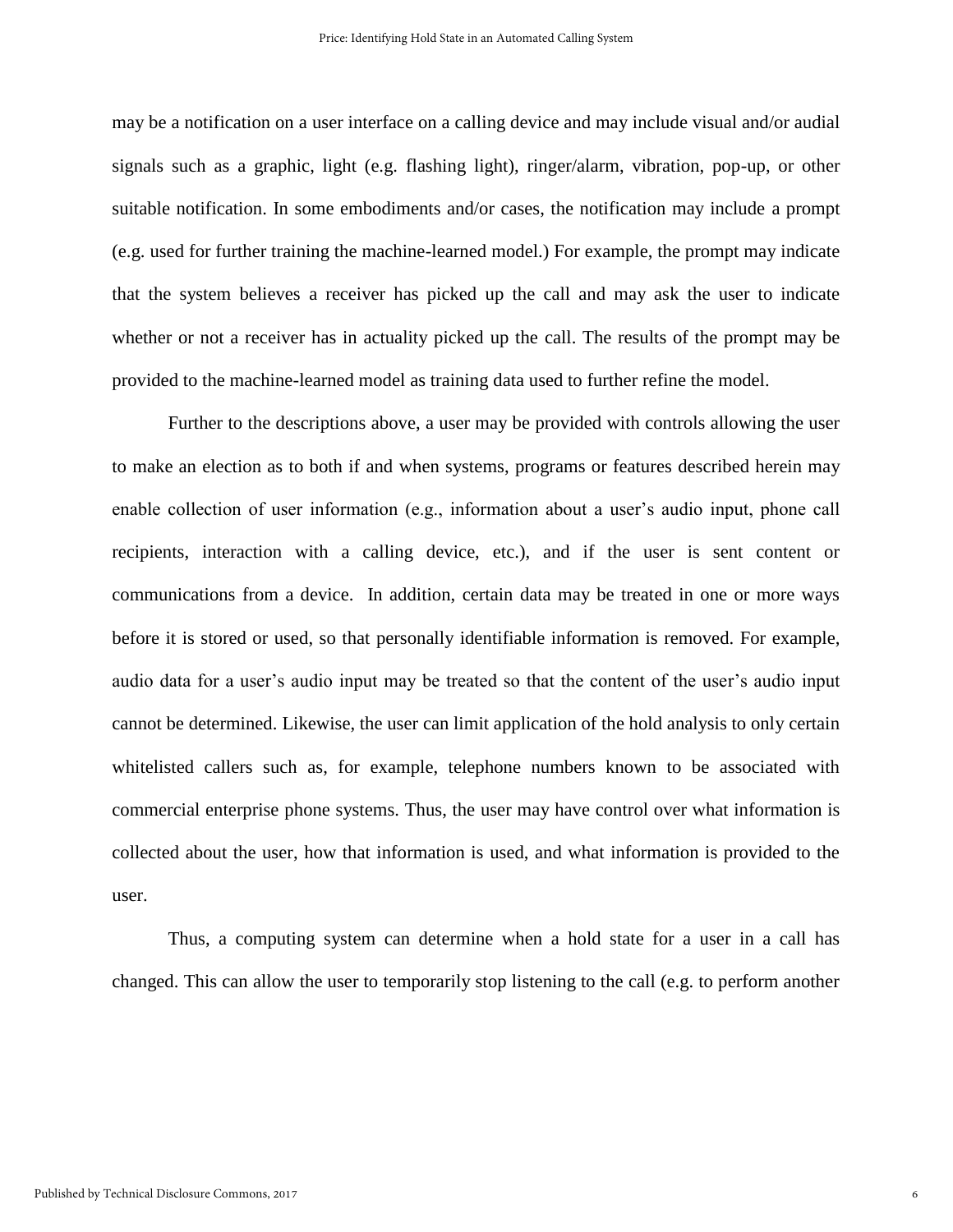task) and/or put down a calling device used to make the call and return to the call only when necessary. For instance, this may save the user the trouble of carrying a calling device around in a potentially awkward pose (e.g. balanced on a shoulder of the user) without reason for potentially long periods of time. Additionally, this can save the user the trouble of listening to potentially annoying on-hold messages or music.

#### **Detailed Description**

As described above, the present disclosure is directed to identifying that a caller is on hold or has been removed from hold when calling a calling system such as, for example, an automated calling system. In particular, in some implementations, the systems and methods of the present disclosure can include or otherwise leverage one or more machine-learned models to predict that a hold state has changed (e.g. a caller has been placed on hold or has been taken off hold) based on call data from a call.

Figure 1 depicts a block diagram of an example machine-learned model according to example implementations of the present disclosure. As illustrated in Figure 1, in some implementations, the machine-learned model is trained to receive input data of one or more types and, in response, provide output data of one or more types. Thus, Figure 1 illustrates the machine-learned model performing inference.

In some implementations, the input data can include one or more features that are associated with an instance or an example. In some implementations, the one or more features associated with the instance or example can be organized into a feature vector. In some

7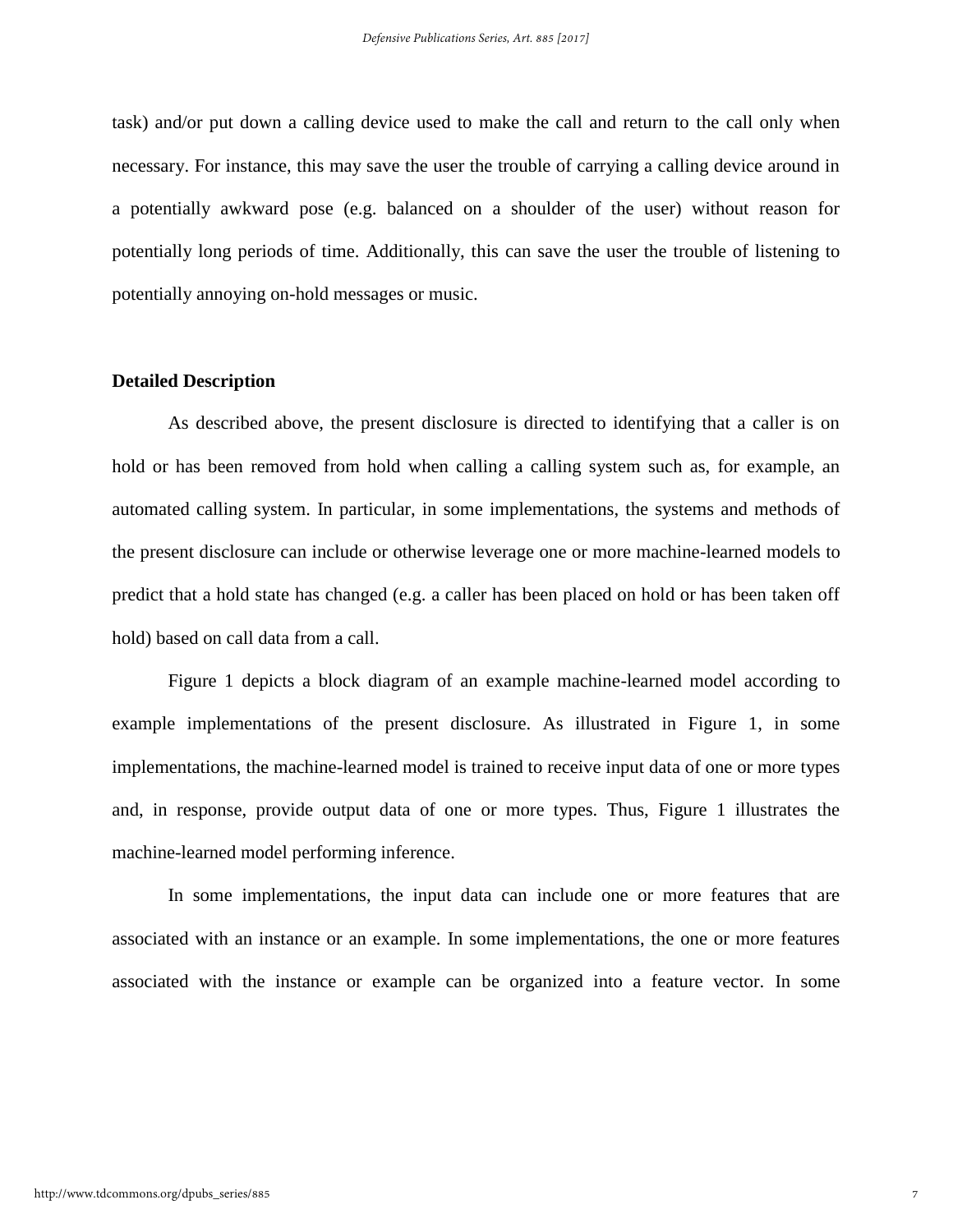implementations, the output data can include one or more predictions. Predictions can also be referred to as inferences. Thus, given features associated with a particular instance, the machinelearned model can output a prediction for such instance based on the features.

The machine-learned model can be or include one or more of various different types of machine-learned models. In particular, in some implementations, the machine-learned model can perform classification, regression, clustering, anomaly detection, recommendation generation, and/or other tasks.

In some implementations, the machine-learned model can perform various types of classification based on the input data. For example, the machine-learned model can perform binary classification or multiclass classification. In binary classification, the output data can include a classification of the input data into one of two different classes. In multiclass classification, the output data can include a classification of the input data into one (or more) of more than two classes. The classifications can be single label or multi-label.

In some implementations, the machine-learned model can perform discrete categorical classification in which the input data is simply classified into one or more classes or categories.

In some implementations, the machine-learned model can perform classification in which the machine-learned model provides, for each of one or more classes, a numerical value descriptive of a degree to which it is believed that the input data should be classified into the corresponding class. In some instances, the numerical values provided by the machine-learned model can be referred to as "confidence scores" that are indicative of a respective confidence associated with classification of the input into the respective class. In some implementations, the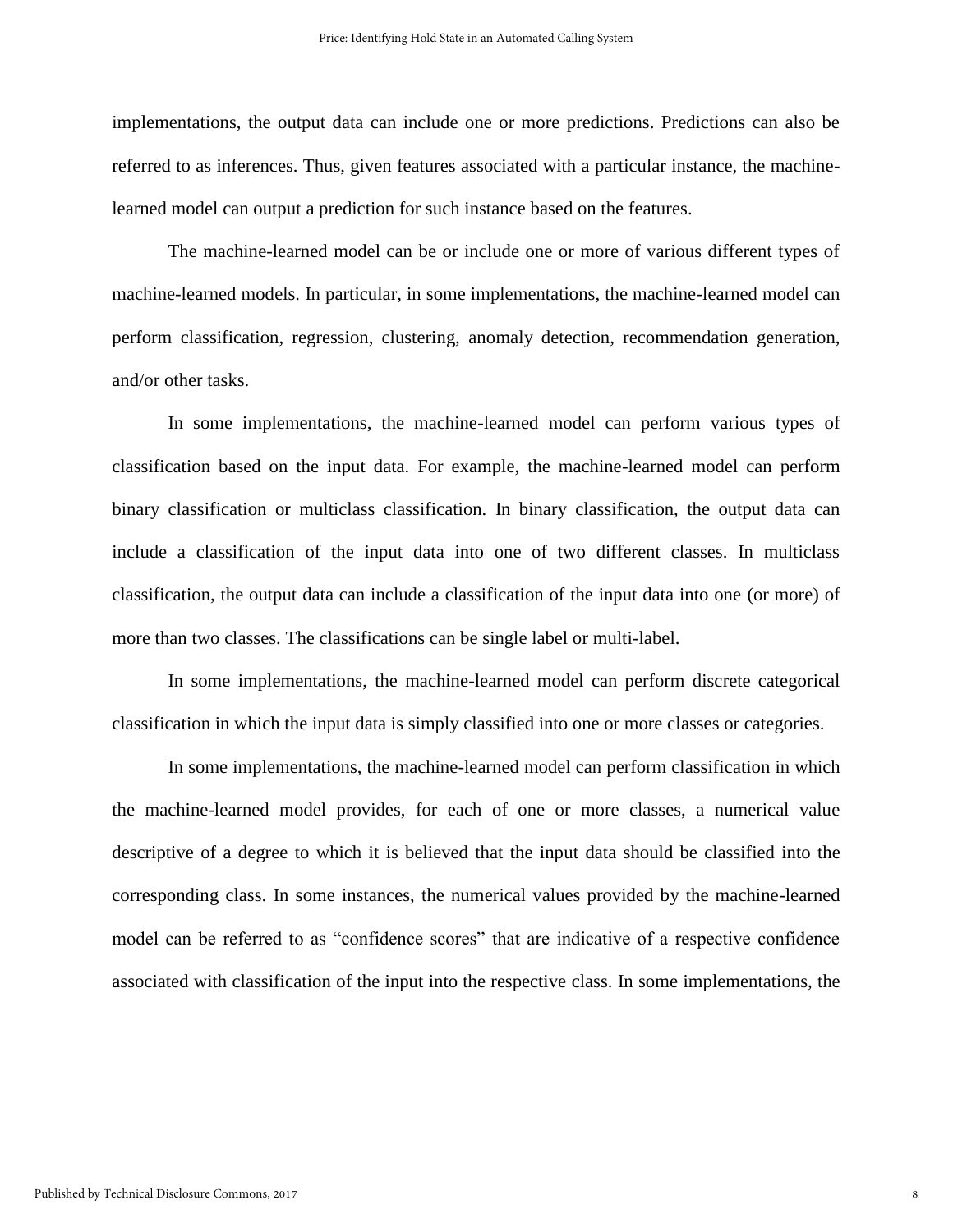confidence scores can be compared to one or more thresholds to render a discrete categorical prediction. In some implementations, only a certain number of classes (e.g., one) with the relatively largest confidence scores can be selected to render a discrete categorical prediction.

In some implementations, the machine-learned model can provide a probabilistic classification. For example, the machine-learned model can be able to predict, given a sample input, a probability distribution over a set of classes. Thus, rather than outputting only the most likely class to which the sample input should belong, the machine-learned model can output, for each class, a probability that the sample input belongs to such class. In some implementations, the probability distribution over all possible classes can sum to one. In some implementations, a softmax function or layer can be used to squash a set of real values respectively associated with the possible classes to a set of real values in the range  $(0, 1)$  that sum to one.

In some implementations, the probabilities provided by the probability distribution can be compared to one or more thresholds to render a discrete categorical prediction. In some implementations, only a certain number of classes (e.g., one) with the relatively largest predicted probability can be selected to render a discrete categorical prediction.

In some implementations in which the machine-learned model performs classification, the machine-learned model can be trained using supervised learning techniques. For example, the machine-learned model can be trained on a training dataset that includes training examples labeled as belonging (or not belonging) to one or more classes. Further details regarding supervised training techniques are provided below.

In some implementations, the machine-learned model can perform regression to provide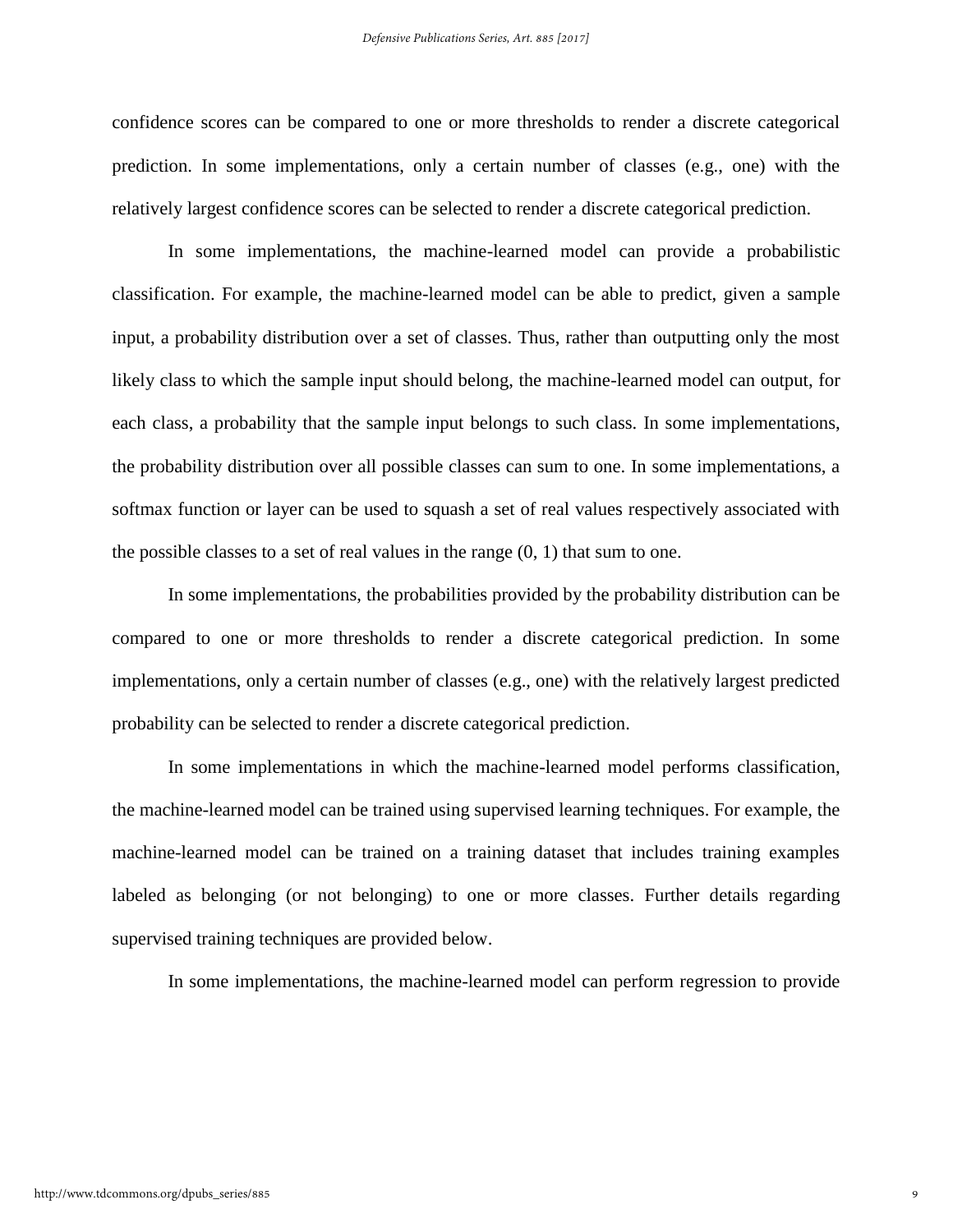output data in the form of a continuous numeric value. The continuous numeric value can correspond to any number of different metrics or numeric representations, including, for example, currency values, scores, or other numeric representations. As examples, the machinelearned model can perform linear regression, polynomial regression, or nonlinear regression. As examples, the machine-learned model can perform simple regression or multiple regression. As described above, in some implementations, a softmax function or layer can be used to squash a set of real values respectively associated with a two or more possible classes to a set of real values in the range (0, 1) that sum to one.

In some implementations, the machine-learned model can perform various types of clustering. For example, the machine-learned model can identify one or more previously-defined clusters to which the input data most likely corresponds. As another example, the machinelearned model can identify one or more clusters within the input data. That is, in instances in which the input data includes multiple objects, documents, or other entities, the machine-learned model can sort the multiple entities included in the input data into a number of clusters. In some implementations in which the machine-learned model performs clustering, the machine-learned model can be trained using unsupervised learning techniques.

In some implementations, the machine-learned model can perform anomaly detection or outlier detection. For example, the machine-learned model can identify input data that does not conform to an expected pattern or other characteristic (e.g., as previously observed from previous input data). As examples, the anomaly detection can be used for fraud detection or system failure detection.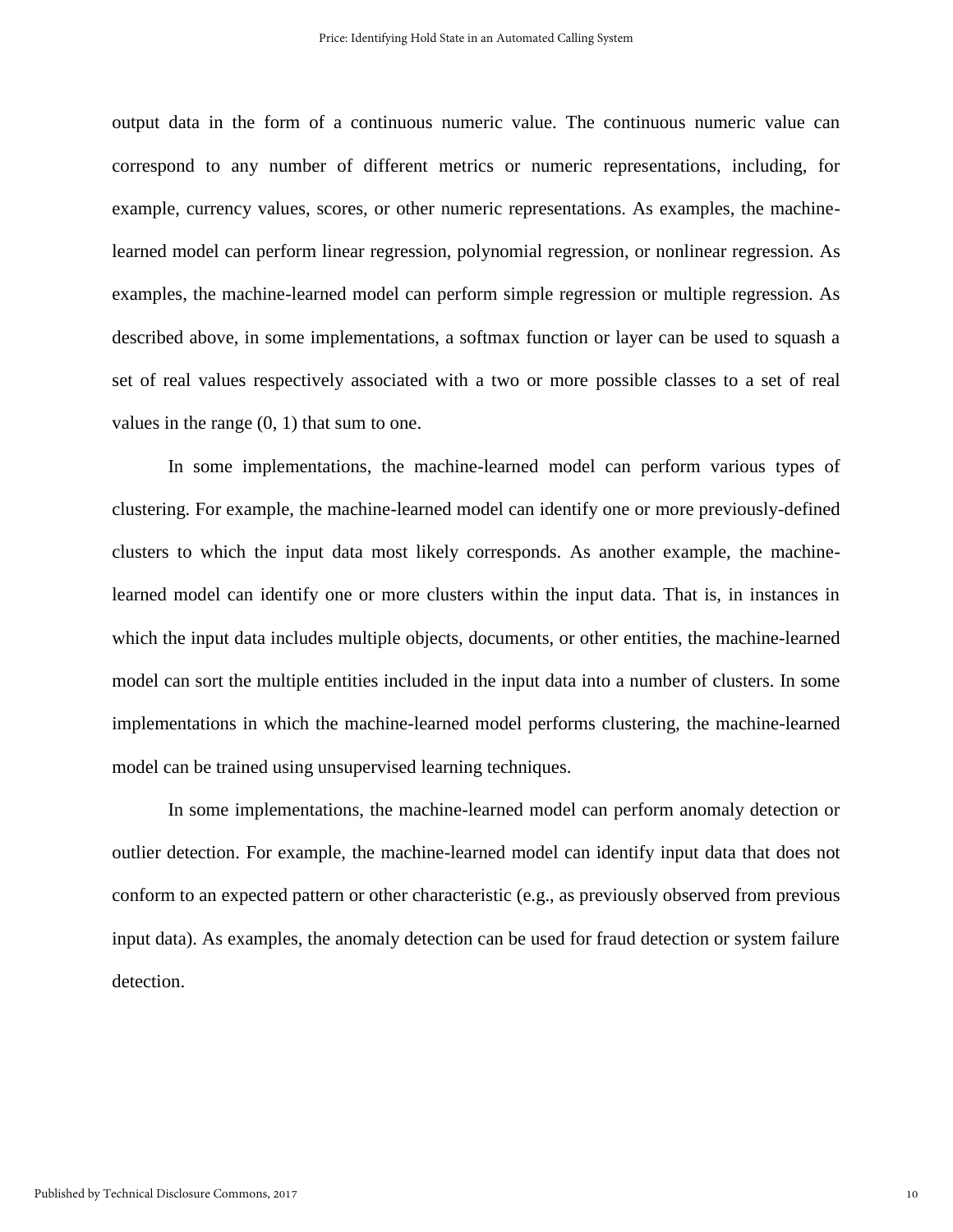In some implementations, the machine-learned model can provide output data in the form of one or more recommendations. For example, the machine-learned model can be included in a recommendation system or engine. As an example, given input data that describes previous outcomes for certain entities (e.g., a score, ranking, or rating indicative of an amount of success or enjoyment), the machine-learned model can output a suggestion or recommendation of one or more additional entities that, based on the previous outcomes, are expected to have a desired outcome (e.g., elicit a score, ranking, or rating indicative of success or enjoyment). As one example, given input data descriptive of a number of products purchased or rated highly by a user, a recommendation system can output a suggestion or recommendation of an additional product that the user might enjoy or wish to purchase.

In some implementations, the machine-learned model can act as an agent within an environment. For example, the machine-learned model can be trained using reinforcement learning, which will be discussed in further detail below.

In some implementations, the machine-learned model can be a parametric model while, in other implementations, the machine-learned model can be a non-parametric model. In some implementations, the machine-learned model can be a linear model while, in other implementations, the machine-learned model can be a non-linear model.

As described above, the machine-learned model can be or include one or more of various different types of machine-learned models. Examples of such different types of machine-learned models are provided below for illustration. One or more of the example models described below can be used (e.g., combined) to provide the output data in response to the input data. Additional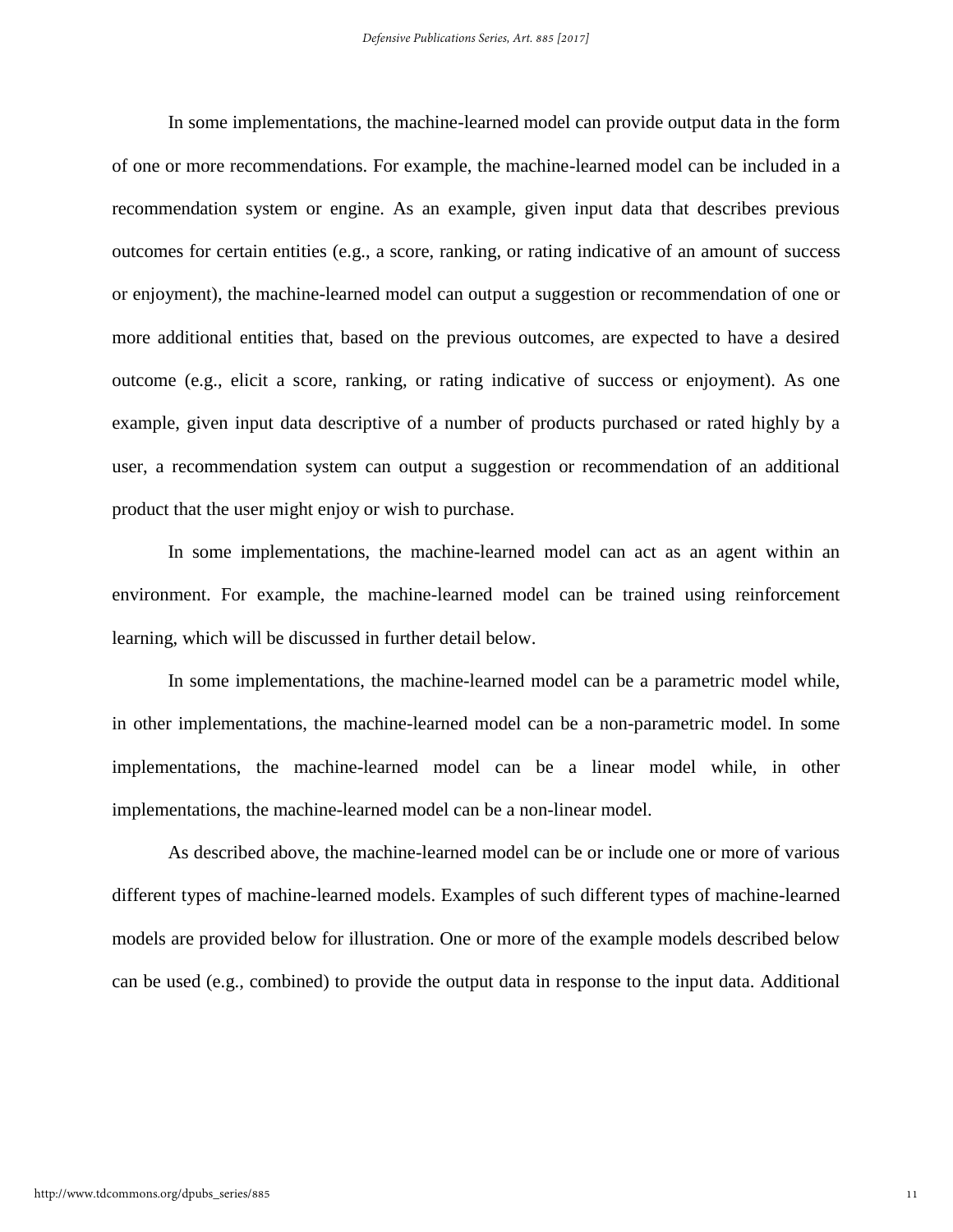models beyond the example models provided below can be used as well.

In some implementations, the machine-learned model can be or include one or more classifier models such as, for example, linear classification models; quadratic classification models; etc.

In some implementations, the machine-learned model can be or include one or more regression models such as, for example, simple linear regression models; multiple linear regression models; logistic regression models; stepwise regression models; multivariate adaptive regression splines; locally estimated scatterplot smoothing models; etc.

In some implementations, the machine-learned model can be or include one or more decision tree-based models such as, for example, classification and/or regression trees; iterative dichotomiser 3 decision trees; C4.5 decision trees; chi-squared automatic interaction detection decision trees; decision stumps; conditional decision trees; etc.

In some implementations, the machine-learned model can be or include one or more kernel machines. In some implementations, the machine-learned model can be or include one or more support vector machines.

In some implementations, the machine-learned model can be or include one or more instance-based learning models such as, for example, learning vector quantization models; selforganizing map models; locally weighted learning models; etc.

In some implementations, the machine-learned model can be or include one or more nearest neighbor models such as, for example, k-nearest neighbor classifications models; knearest neighbors regression models; etc.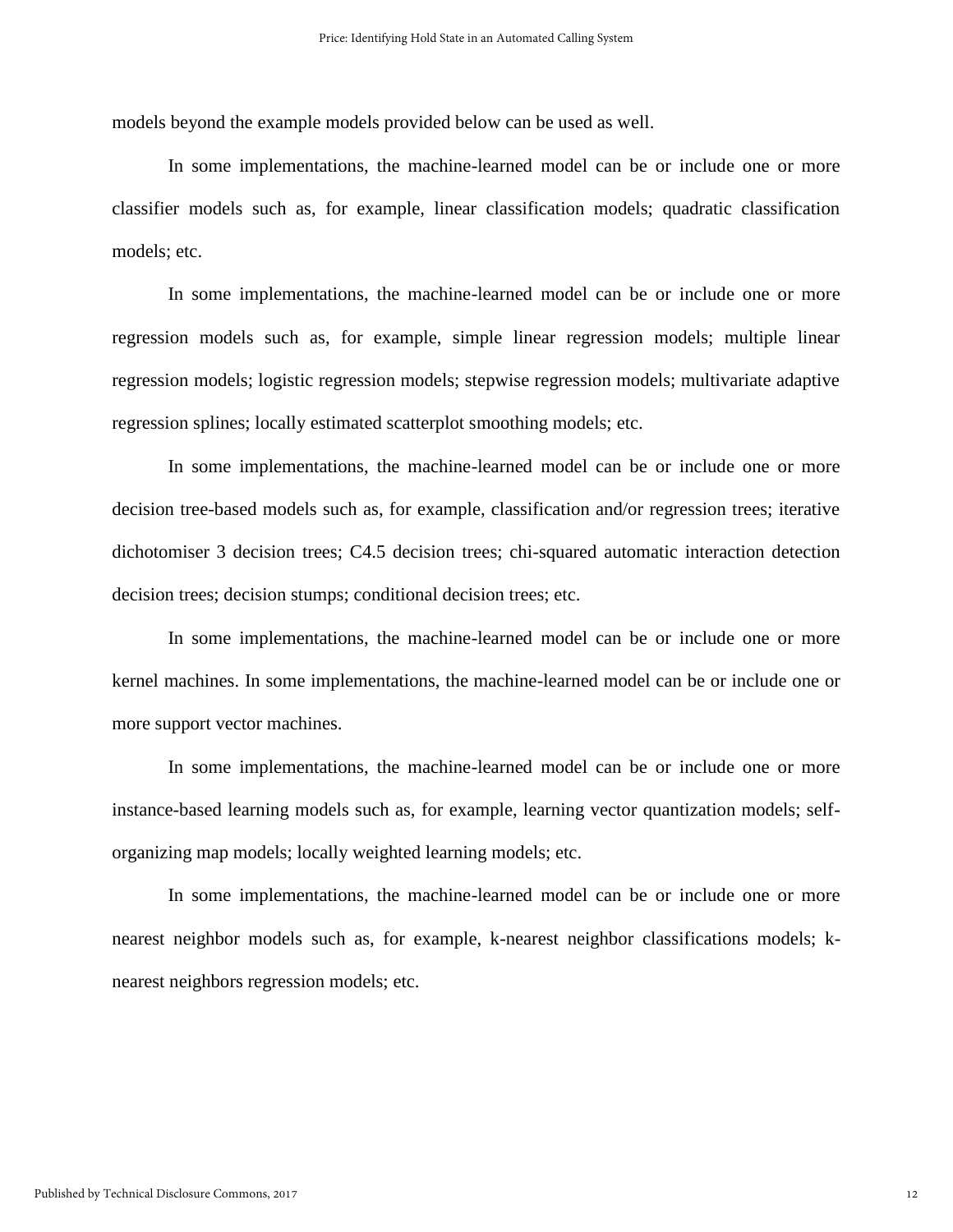In some implementations, the machine-learned model can be or include one or more Bayesian models such as, for example, naïve Bayes models; Gaussian naïve Bayes models; multinomial naïve Bayes models; averaged one-dependence estimators; Bayesian networks; Bayesian belief networks; hidden Markov models; etc.

In some implementations, the machine-learned model can be or include one or more artificial neural networks (also referred to simply as neural networks). A neural network can include a group of connected nodes, which also can be referred to as neurons or perceptrons. A neural network can be organized into one or more layers. Neural networks that include multiple layers can be referred to as "deep" networks. A deep network can include an input layer, an output layer, and one or more hidden layers positioned between the input layer and the output layer. The nodes of the neural network can be connected or non-fully connected.

In some implementations, the machine-learned model can be or include one or more feed forward neural networks. In feed forward networks, the connections between nodes do not form a cycle. For example, each connection can connect a node from an earlier layer to a node from a later layer.

In some instances, the machine-learned model can be or include one or more recurrent neural networks. In some instances, at least some of the nodes of a recurrent neural network can form a cycle. Recurrent neural networks can be especially useful for processing input data that is sequential in nature. In particular, in some instances, a recurrent neural network can pass or retain information from a previous portion of the input data sequence to a subsequent portion of the input data sequence through the use of recurrent or directed cyclical node connections.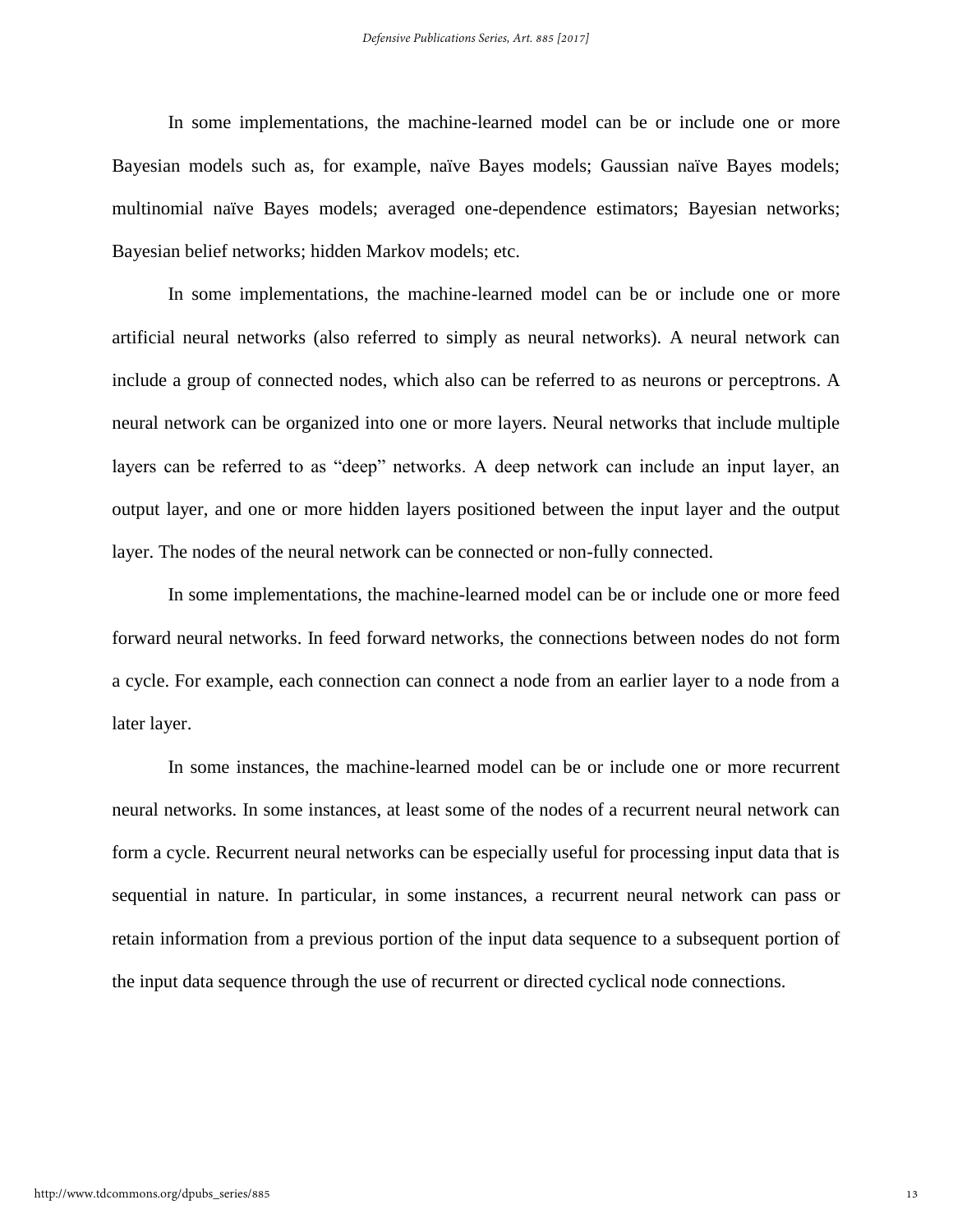As one example, sequential input data can include time-series data (e.g., sensor data versus time or imagery captured at different times). For example, a recurrent neural network can analyze sensor data versus time to detect or predict a swipe direction, to perform handwriting recognition, etc. As another example, sequential input data can include words in a sentence (e.g., for natural language processing, speech detection or processing, etc.); notes in a musical composition; sequential actions taken by a user (e.g., to detect or predict sequential application usage); sequential object states; etc.

Example recurrent neural networks include long short-term (LSTM) recurrent neural networks; gated recurrent units; bi-direction recurrent neural networks; continuous time recurrent neural networks; neural history compressors; echo state networks; Elman networks; Jordan networks; recursive neural networks; Hopfield networks; fully recurrent networks; sequence-tosequence configurations; etc.

In some implementations, the machine-learned model can be or include one or more convolutional neural networks. In some instances, a convolutional neural network can include one or more convolutional layers that perform convolutions over input data using learned filters. Filters can also be referred to as kernels. Convolutional neural networks can be especially useful for vision problems such as when the input data includes imagery such as still images or video. However, convolutional neural networks can also be applied for natural language processing.

In some implementations, the machine-learned model can be or include one or more generative networks such as, for example, generative adversarial networks. Generative networks can be used to generate new data such as new images or other content.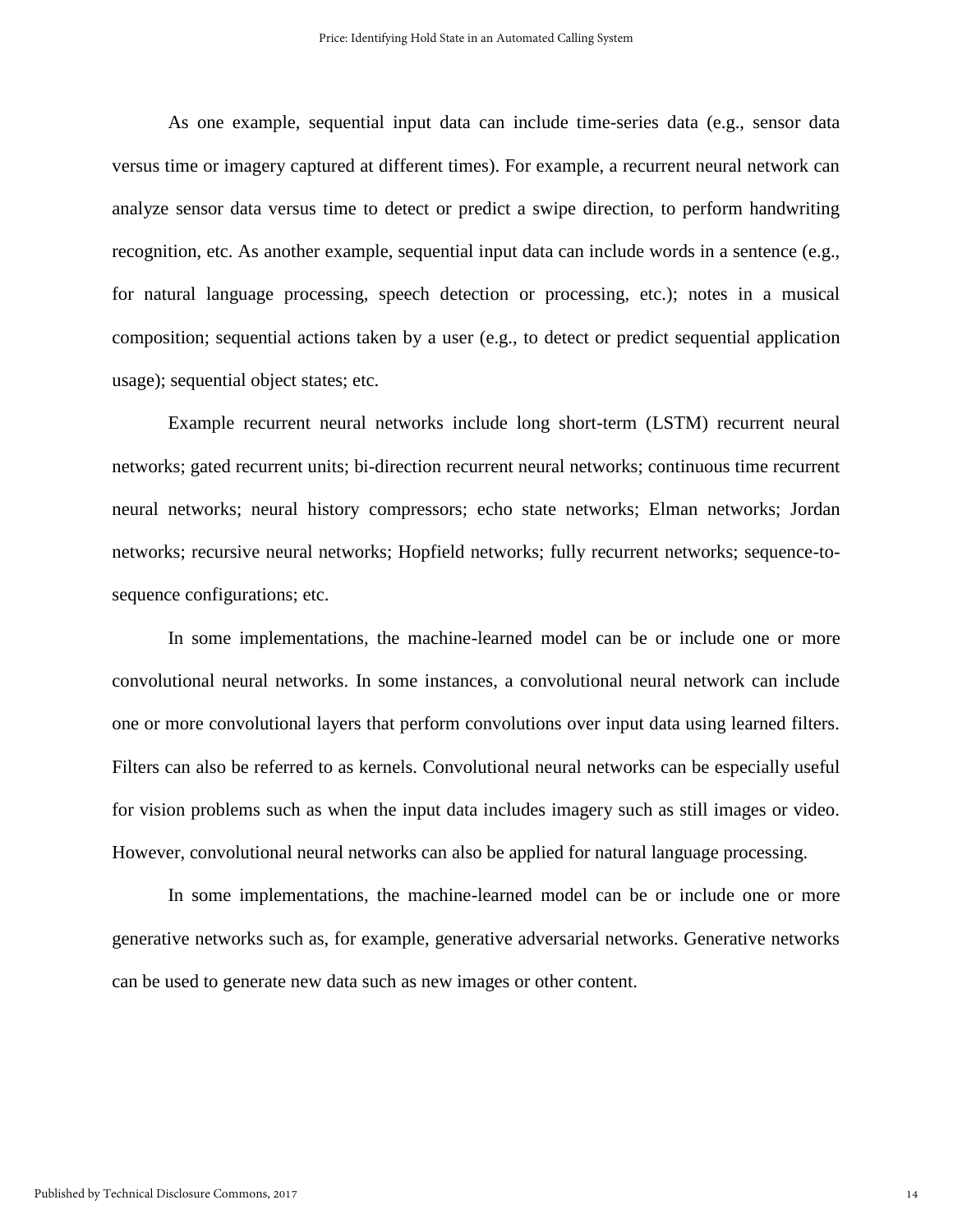In some implementations, the machine-learned model can be or include an autoencoder. In some instances, the aim of an autoencoder is to learn a representation (e.g., a lowerdimensional encoding) for a set of data, typically for the purpose of dimensionality reduction. For example, in some instances, an autoencoder can seek to encode the input data and then provide output data that reconstructs the input data from the encoding. Recently, the autoencoder concept has become more widely used for learning generative models of data. In some instances, the autoencoder can include additional losses beyond reconstructing the input data.

In some implementations, the machine-learned model can be or include one or more other forms of artificial neural networks such as, for example, deep Boltzmann machines; deep belief networks; stacked autoencoders; etc. Any of the neural networks described herein can be combined (e.g., stacked) to form more complex networks.

In some implementations, one or more neural networks can be used to provide an embedding based on the input data. For example, the embedding can be a representation of knowledge abstracted from the input data into one or more learned dimensions. In some instances, embeddings can be a useful source for identifying related entities. In some instances embeddings can be extracted from the output of the network, while in other instances embeddings can be extracted from any hidden node or layer of the network (e.g., a close to final but not final layer of the network). Embeddings can be useful for performing auto suggest next video, product suggestion, entity or object recognition, etc. In some instances, embeddings be useful inputs for downstream models. For example, embeddings can be useful to generalize input data (e.g., search queries) for a downstream model or processing system.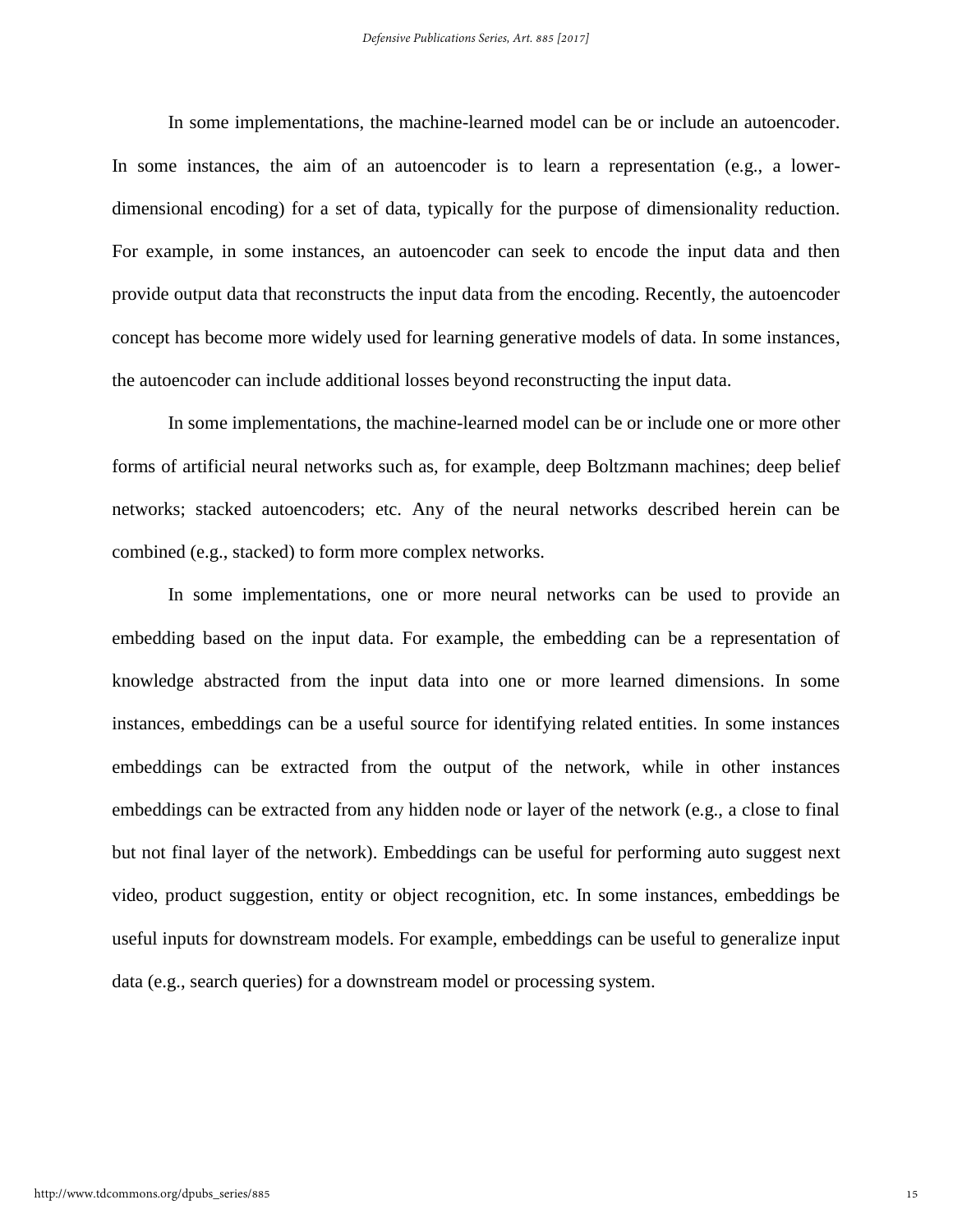In some implementations, the machine-learned model can include one or more clustering models such as, for example, k-means clustering models; k-medians clustering models; expectation maximization models; hierarchical clustering models; etc.

In some implementations, the machine-learned model can perform one or more dimensionality reduction techniques such as, for example, principal component analysis; kernel principal component analysis; graph-based kernel principal component analysis; principal component regression; partial least squares regression; Sammon mapping; multidimensional scaling; projection pursuit; linear discriminant analysis; mixture discriminant analysis; quadratic discriminant analysis; generalized discriminant analysis; flexible discriminant analysis; autoencoding; etc.

In some implementations, the machine-learned model can perform or be subjected to one or more reinforcement learning techniques such as Markov decision processes; dynamic programming; Q functions or Q-learning; value function approaches; deep Q-networks; differentiable neural computers; asynchronous advantage actor-critics; deterministic policy gradient; etc.

In some implementations, the machine-learned model can be an autoregressive model. In some instances, an autoregressive model can specify that the output data depends linearly on its own previous values and on a stochastic term. In some instances, an autoregressive model can take the form of a stochastic difference equation. One example autoregressive model is WaveNet, which is a generative model for raw audio.

In some implementations, the machine-learned model can include or form part of a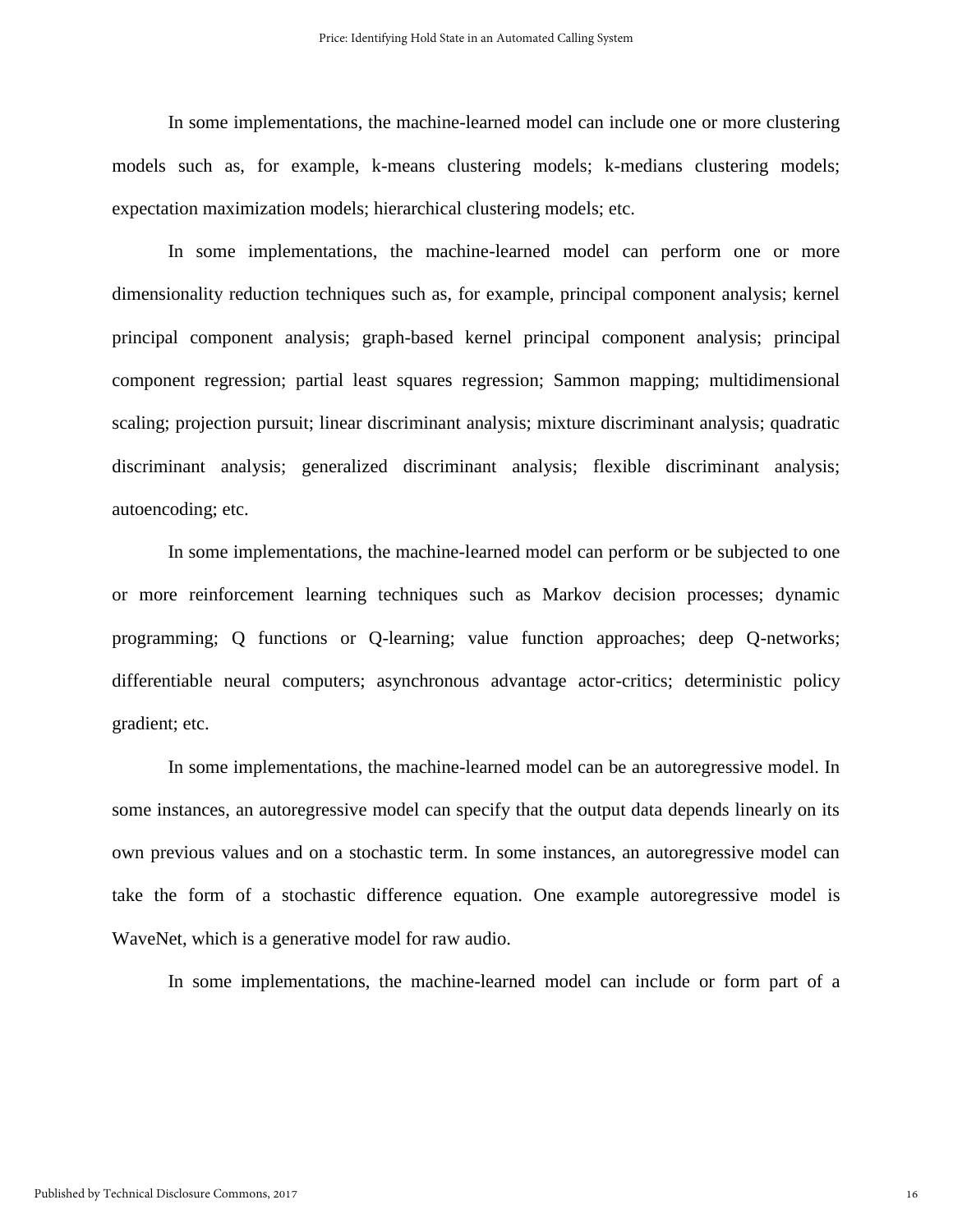multiple model ensemble. As one example, bootstrap aggregating can be performed, which can also be referred to as "bagging." In bootstrap aggregating, a training dataset is split into a number of subsets (e.g., through random sampling with replacement) and a plurality of models are respectively trained on the number of subsets. At inference time, respective outputs of the plurality of models can be combined (e.g., through averaging, voting, or other techniques) and used as the output of the ensemble.

One example model ensemble is a random forest, which can also be referred to as a random decision forest. Random forests are an ensemble learning method for classification, regression, and other tasks. Random forests are generated by producing a plurality of decision trees at training time. In some instances, at inference time, the class that is the mode of the classes (classification) or the mean prediction (regression) of the individual trees can be used as the output of the forest. Random decision forests can correct for decision trees' tendency to overfit their training set.

Another example ensemble technique is stacking, which can, in some instances, be referred to as stacked generalization. Stacking includes training a combiner model to blend or otherwise combine the predictions of several other machine-learned models. Thus, a plurality of machine-learned models (e.g., of same or different type) can be trained based on training data. In addition, a combiner model can be trained to take the predictions from the other machine-learned models as inputs and, in response, produce a final inference or prediction. In some instances, a single-layer logistic regression model can be used as the combiner model.

Another example ensemble technique is boosting. Boosting can include incrementally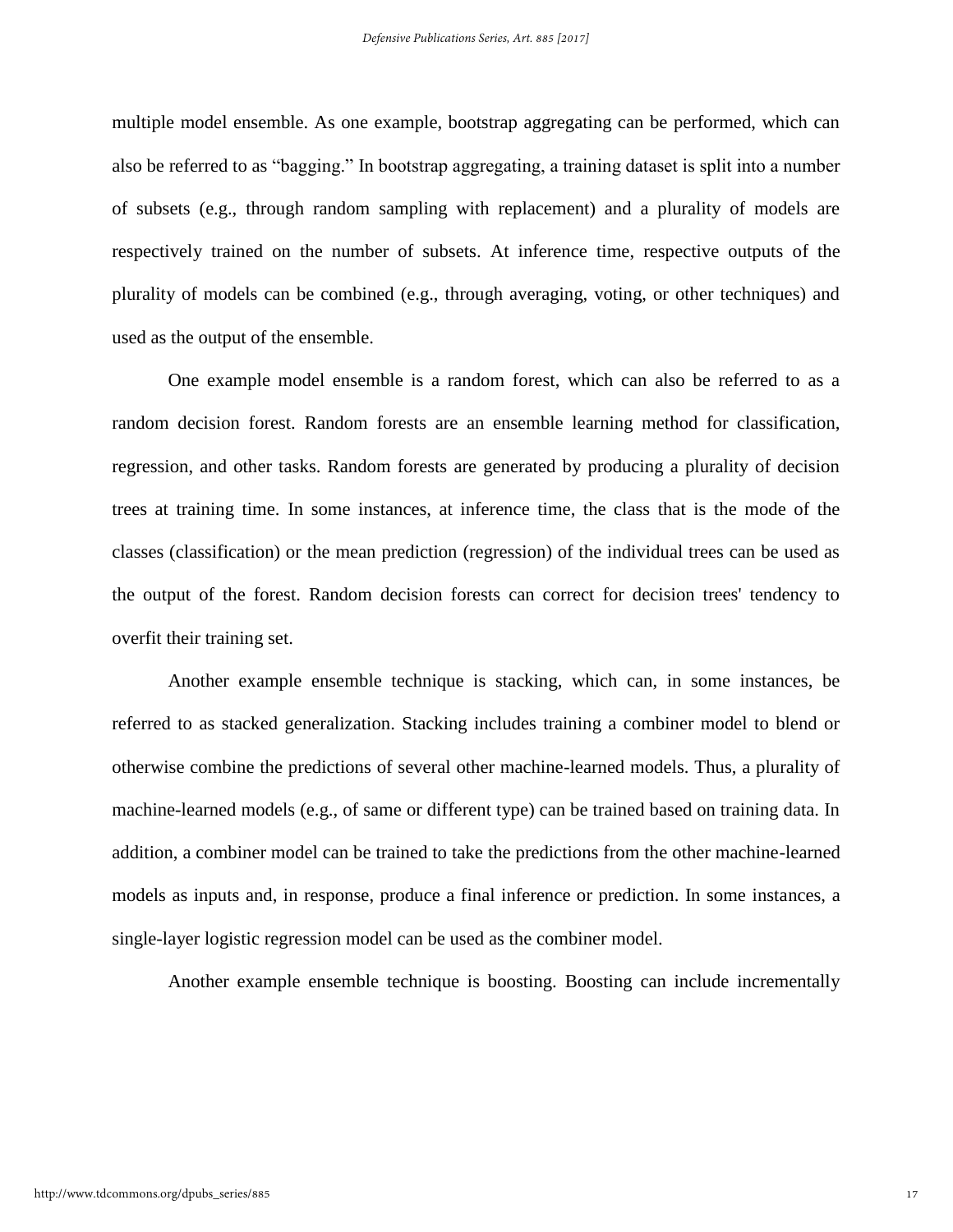building an ensemble by iteratively training weak models and then adding to a final strong model. For example, in some instances, each new model can be trained to emphasize the training examples that previous models misinterpreted (e.g., misclassified). For example, a weight associated with each of such misinterpreted examples can be increased. One common implementation of boosting is AdaBoost, which can also be referred to as Adaptive Boosting. Other example boosting techniques include LPBoost; TotalBoost; BrownBoost; xgboost; MadaBoost, LogitBoost, gradient boosting; etc.

Furthermore, any of the models described above (e.g., regression models and artificial neural networks) can be combined to form an ensemble. As an example, an ensemble can include a top level machine-learned model or a heuristic function to combine and/or weight the outputs of the models that form the ensemble.

In some implementations, multiple machine-learned models (e.g., that form an ensemble) can be linked and trained jointly (e.g., through backpropagation of errors sequentially through the model ensemble). However, in some implementations, only a subset (e.g., one) of the jointly trained models is used for inference.

In some implementations, the machine-learned model can be used to preprocess the input data for subsequent input into another model. For example, the machine-learned model can perform dimensionality reduction techniques and embeddings (e.g., matrix factorization, principal components analysis, singular value decomposition, word2vec/GLOVE, and/or related approaches); clustering; and even classification and regression for downstream consumption. Many of these techniques have been discussed above and will be further discussed below.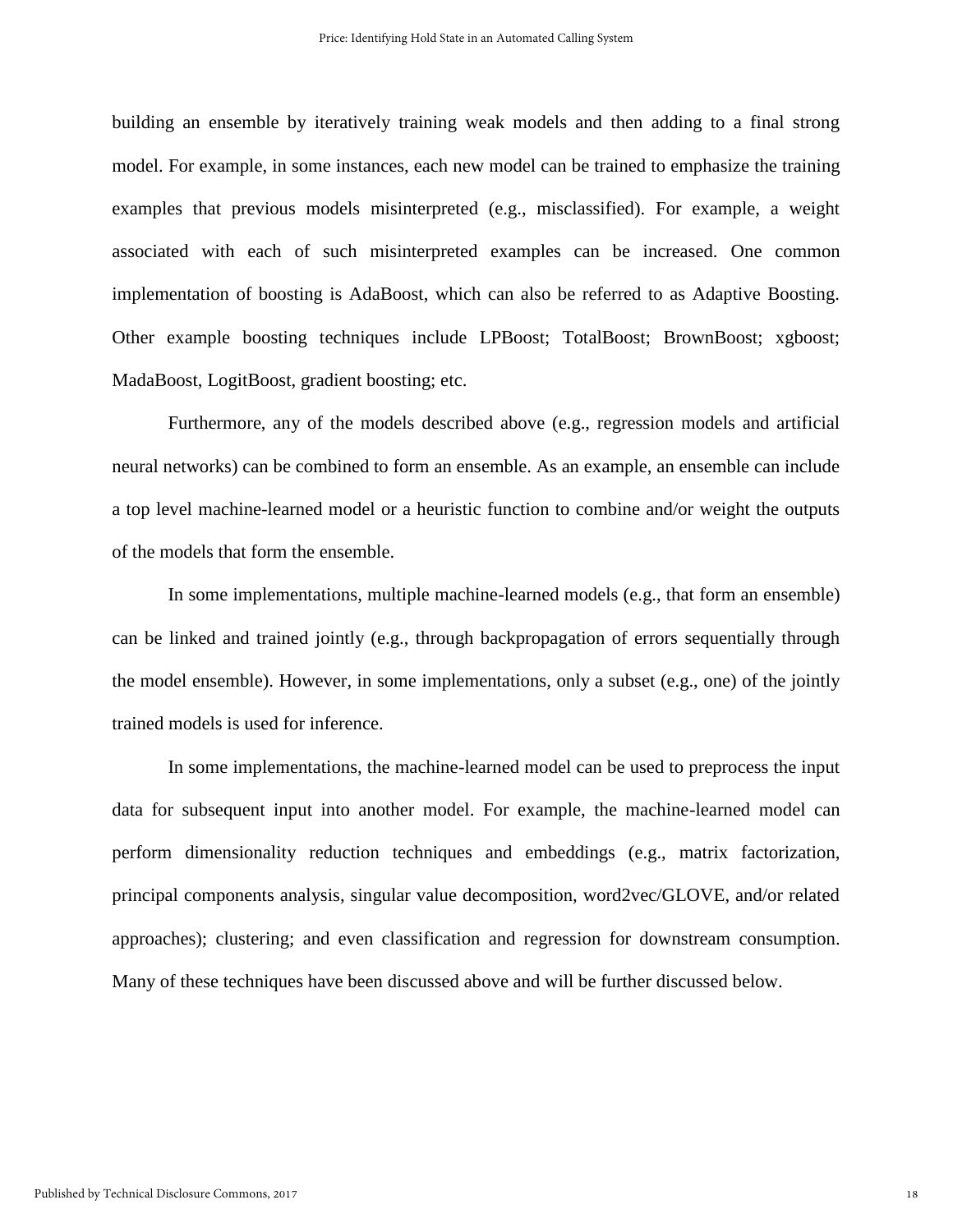Referring again to Figure 1, and as discussed above, the machine-learned model can be trained or otherwise configured to receive the input data and, in response, provide the output data. The input data can include different types, forms, or variations of input data. As examples, in various implementations, the input data can include audio data from a call. For example, the audio data from a call can include audio data from a user's end (e.g. a caller) and/or audio data from a receiver's end (e.g. an automated calling system). The audio data may be filtered so that the audio data from the user's end is not recorded. For example, the audio data can include features about the user's audio input, such as average volume, spikes or changes in volume, silence, etc. as an alternative to recorded audio. The audio data from the receiver's end can be recorded if the receiver is a known automated calling system. For example, the receiver may have a telephone number listed on a whitelist of known automated calling systems (e.g. for commercial services). The audio data from the receiver's end can include, for example, a hold pattern portion comprising audio attributable to a hold state (e.g. music, commercial messages, radio broadcast, advertisement, etc.) and a conversation portion that includes audio attributable to a receiver's conversation with the user and/or an end to the hold state (e.g. filtered so that only the receiver's audio is recorded). The audio data can be streamed in real-time (e.g. as the call is in progress). In some embodiments, the audio data on the receiver's end can be collected until the user is no longer on hold (e.g. to avoid recording the receiver's audio input that may reflect the user's audio input).

Additionally and/or alternatively, input data can include user interaction data about a user's interaction with a calling device used to make a call. For example, the calling device may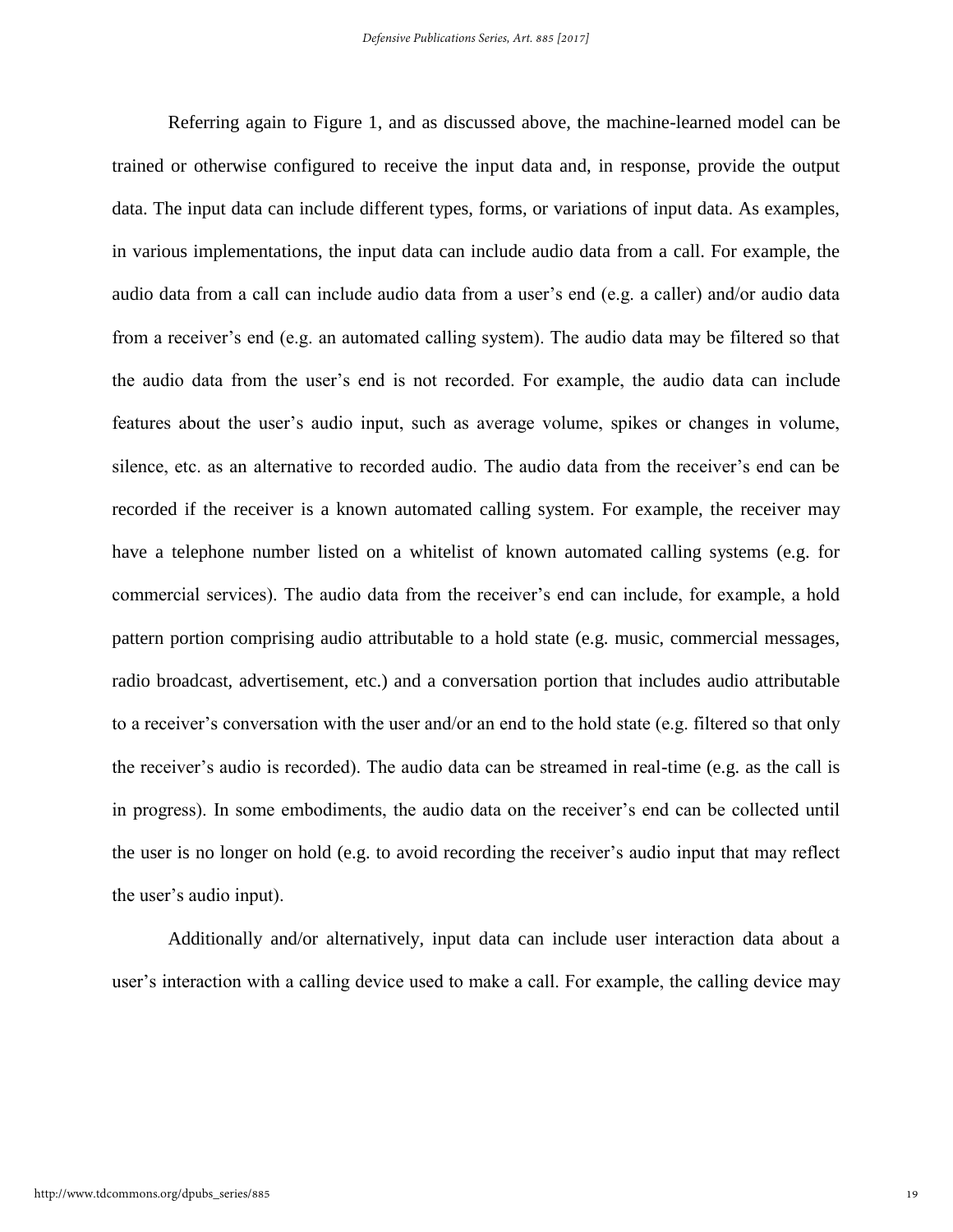be a desktop or laptop computer, cell phone, smartphone, tablet, videophone, pay phone, or other device capable of making a call. The calling device can have a calling application (e.g. a software application) used to make a call. For example, the user interaction data may comprise accelerometer readings from an accelerometer within the calling device. As another example, the user interaction data can include interactions with the calling device and/or the calling application (e.g. changing the calling device's output volume, entering numbers (e.g. used to progress an automated calling system), hanging up, changing a mode of the calling device (e.g. placing the calling device in speakerphone mode or mute mode), or other suitable interactions). In some embodiments, the user may be provided with an "On Hold" user interface element that indicates the user has been placed on hold.

In some implementations, the machine-learned model can receive and use the input data in its raw form. In some implementations, the raw input data can be preprocessed. Thus, in addition or alternatively to the raw input data, the machine-learned model can receive and use the preprocessed input data.

In some implementations, preprocessing the input data can include extracting one or more additional features from the raw input data. For example, feature extraction techniques can be applied to the input data to generate one or more new, additional features. Example feature extraction techniques include edge detection; corner detection; blob detection; ridge detection; scale-invariant feature transform; motion detection; optical flow; Hough transform; etc.

In some implementations, the extracted features can include or be derived from transformations of the input data into other domains and/or dimensions. As an example, the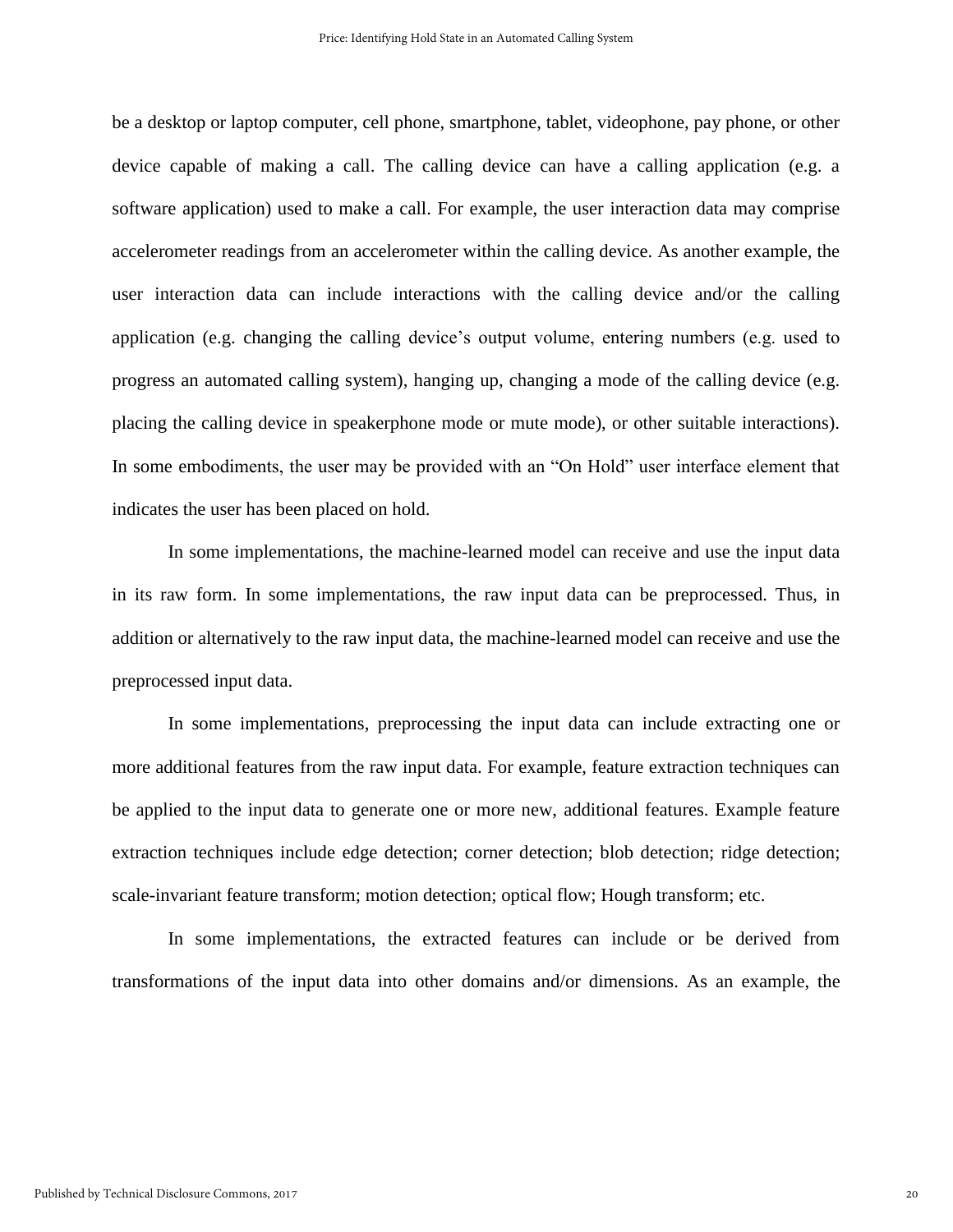extracted features can include or be derived from transformations of the input data into the frequency domain. For example, wavelet transformations and/or fast Fourier transforms can be performed on the input data to generate additional features.

In some implementations, the extracted features can include statistics calculated from the input data or certain portions or dimensions of the input data. Example statistics include the mode, mean, maximum, minimum, or other metrics of the input data or portions thereof.

In some implementations, as described above, the input data can be sequential in nature. In some instances, the sequential input data can be generated by sampling or otherwise segmenting a stream of input data. As one example, frames can be extracted from a video. In some implementations, sequential data can be made non-sequential through summarization.

As another example preprocessing technique, portions of the input data can be imputed. For example, additional synthetic input data can be generated through interpolation and/or extrapolation.

As another example preprocessing technique, some or all of the input data can be scaled, standardized, normalized, generalized, and/or regularized. Example regularization techniques include ridge regression; least absolute shrinkage and selection operator (LASSO); elastic net; least-angle regression; cross-validation; L1 regularization; L2 regularization; etc. As one example, some or all of the input data can be normalized by subtracting the mean across a given dimension's feature values from each individual feature value and then dividing by the standard deviation or other metric.

As another example preprocessing technique, some or all or the input data can be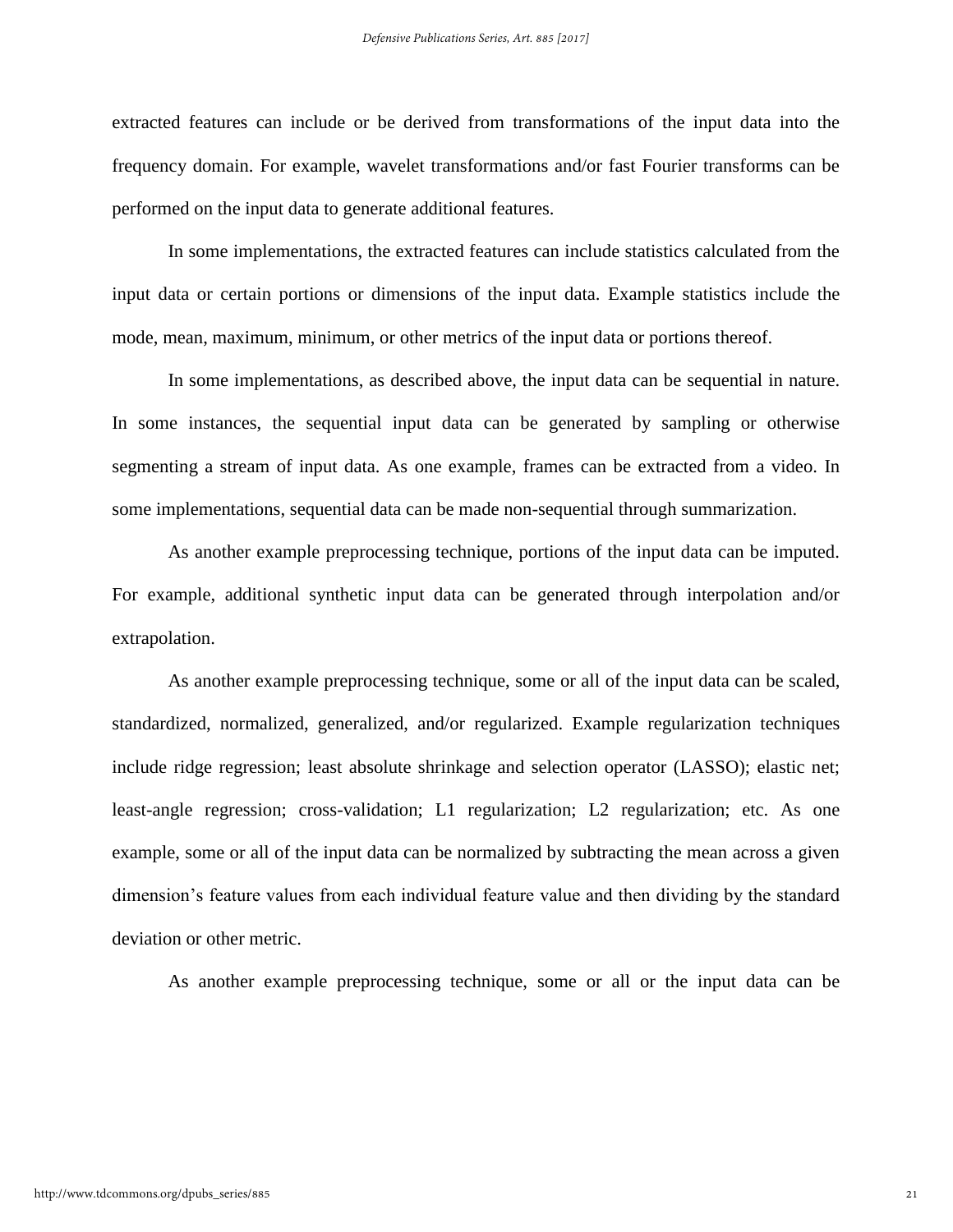quantized or discretized. As yet another example, qualitative features or variables included in the input data can be converted to quantitative features or variables. For example, one hot encoding can be performed.

In some implementations, dimensionality reduction techniques can be applied to the input data prior to input into the machine-learned model. Several examples of dimensionality reduction techniques are provided above, including, for example, principal component analysis; kernel principal component analysis; graph-based kernel principal component analysis; principal component regression; partial least squares regression; Sammon mapping; multidimensional scaling; projection pursuit; linear discriminant analysis; mixture discriminant analysis; quadratic discriminant analysis; generalized discriminant analysis; flexible discriminant analysis; autoencoding; etc.

In some implementations, during training, the input data can be intentionally deformed in any number of ways to increase model robustness, generalization, or other qualities. Example techniques to deform the input data include adding noise; changing color, shade, or hue; magnification; segmentation; amplification; etc.

Referring again to Figure 1, in response to receipt of the input data, the machine-learned model can provide the output data. The output data can include different types, forms, or variations of output data. As examples, in various implementations, the output data can include a prediction that a hold state for a user in a call has changed. For example, the model can identify hold patterns corresponding to the hold state (e.g. patterns in music, advertisements, commercial messages, etc.) and determine that such a pattern is present in the call data. For instance, the hold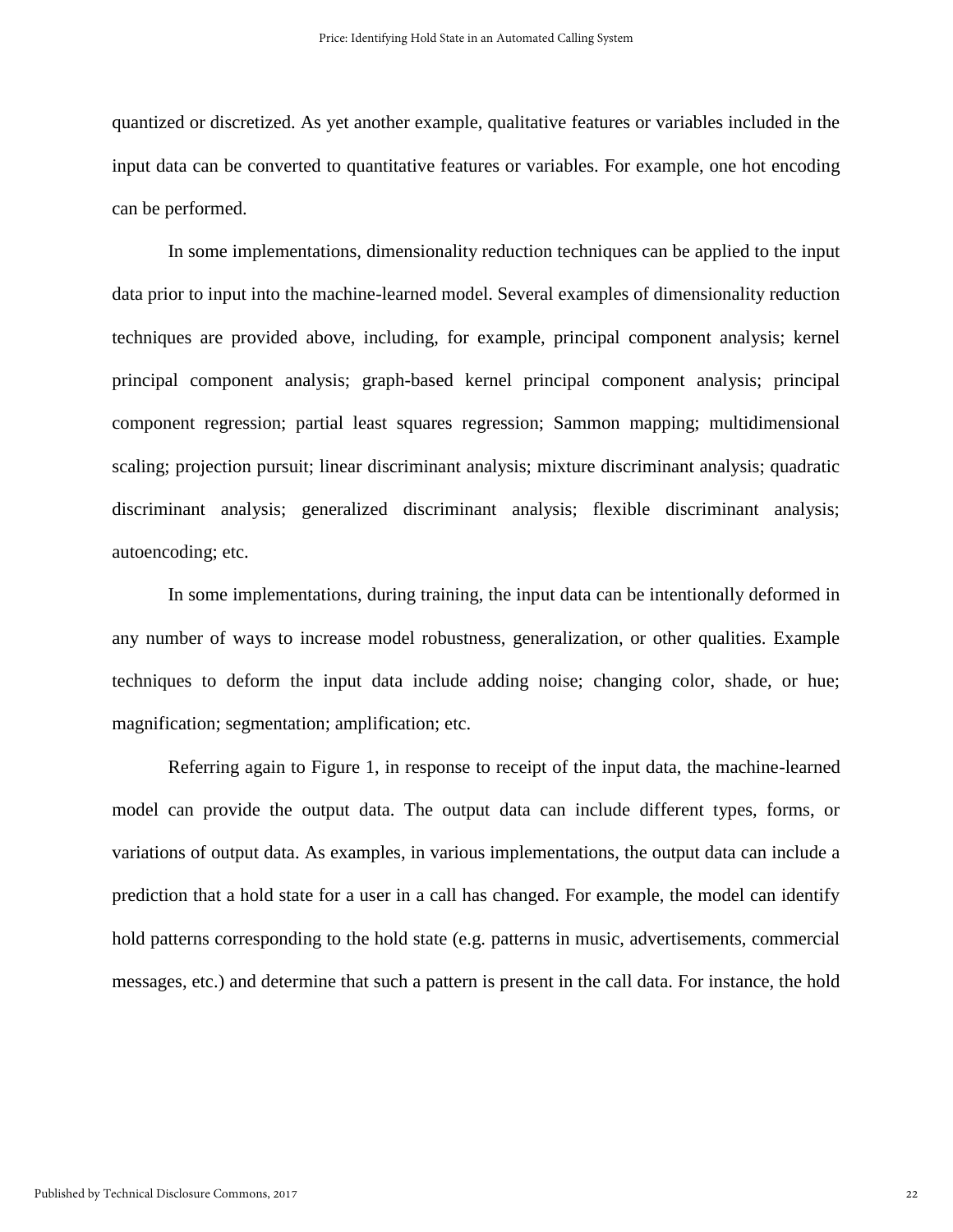patterns can be distinct from the audio signature of a receiver picking up and greeting a caller. As another example, the model can predict that the hold state has changed based on an accelerometer reading indicating that the user has picked up or put down a calling device used to make a call containing an accelerometer. As another example, the model can predict that the hold state has changed based on a change in audio data (e.g. a change in volume on the user's end of the call and/or the receiver's end of the call, the disruption of a pattern corresponding to the hold state, silence on the receiver's end of the call (e.g. if the receiver's end of the call was not silent before), or other suitable change). The prediction can be continual over the course of the call.

As discussed above, in some implementations, the output data can include various types of classification data (e.g., binary classification, multiclass classification, single label, multilabel, discrete classification, regressive classification, probabilistic classification, etc.) or can include various types of regressive data (e.g., linear regression, polynomial regression, nonlinear regression, simple regression, multiple regression, etc.). In other instances, the output data can include clustering data, anomaly detection data, recommendation data, or any of the other forms of output data discussed above.

In some implementations, the output data can influence downstream processes or decision making. As one example, in some implementations, the output data can be interpreted and/or acted upon by a rules-based regulator.

Thus, the present disclosure provides systems and methods that include or otherwise leverage one or more machine-learned models to predict that a hold state has changed (e.g. a caller has been placed on hold or has been taken off hold) based on call data from a call. Any of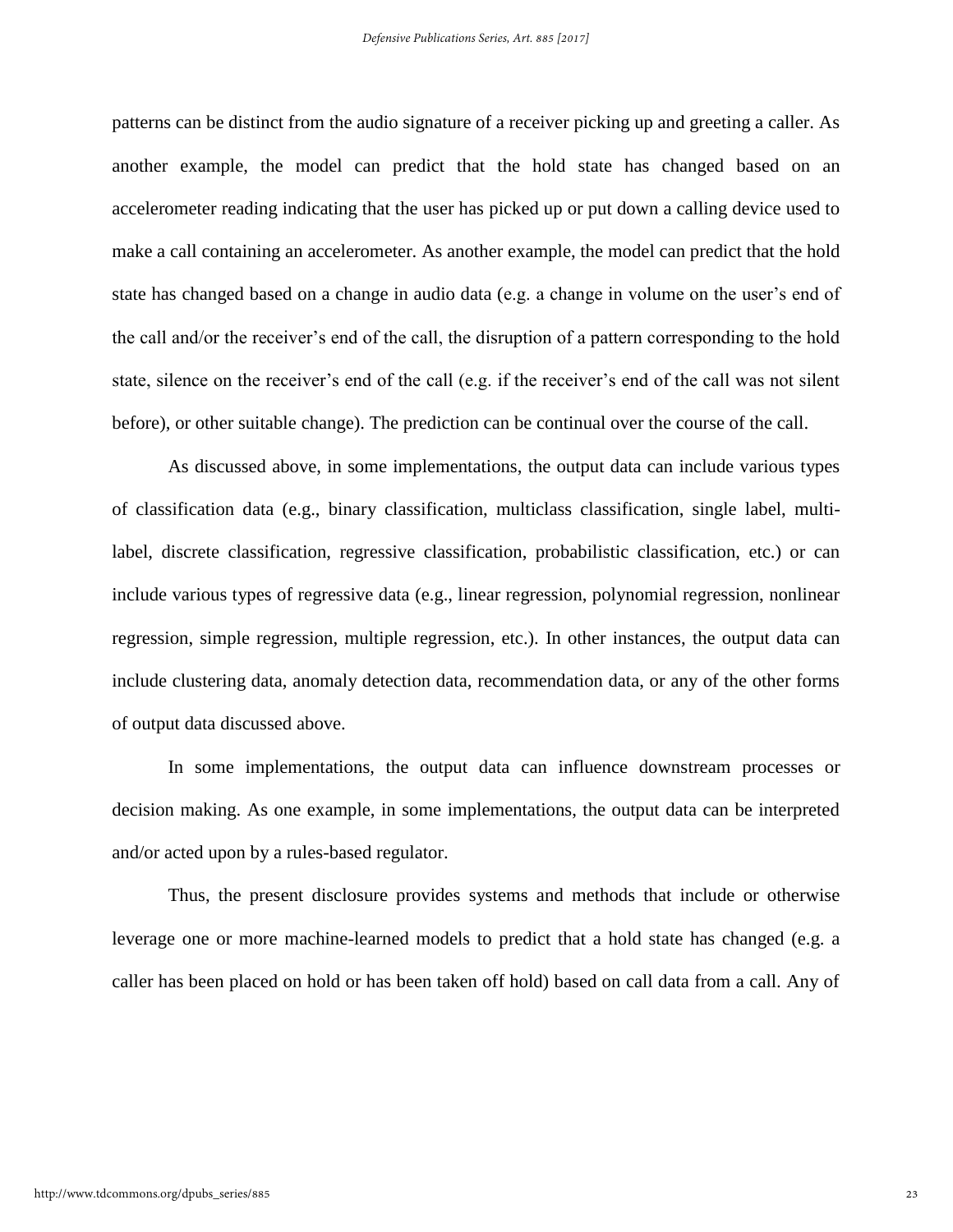the different types or forms of input data described above can be combined with any of the different types or forms of machine-learned models described above to provide any of the different types or forms of output data described above.

The systems and methods of the present disclosure can be implemented by or otherwise executed on one or more computing devices. Example computing devices include user computing devices (e.g., laptops, desktops, and mobile computing devices such as tablets, smartphones, wearable computing devices, etc.); embedded computing devices (e.g., devices embedded within a vehicle, camera, image sensor, industrial machine, satellite, gaming console or controller, or home appliance such as a refrigerator, thermostat, energy meter, home energy manager, smart home assistant, etc.); server computing devices (e.g., database servers, parameter servers, file servers, mail servers, print servers, web servers, game servers, application servers, etc.); dedicated, specialized model processing or training devices; virtual computing devices; other computing devices or computing infrastructure; or combinations thereof.

Thus, in some implementations, the machine-learned model can be stored at and/or implemented locally by an embedded device or a user computing device such as a mobile device. Output data obtained through local implementation of the machine-learned model at the embedded device or the user computing device can be used to improve performance of the embedded device or the user computing device (e.g., an application implemented by the embedded device or the user computing device). As one example, Figure 2 illustrates a block diagram of an example computing device that stores and implements a machine-learned model locally.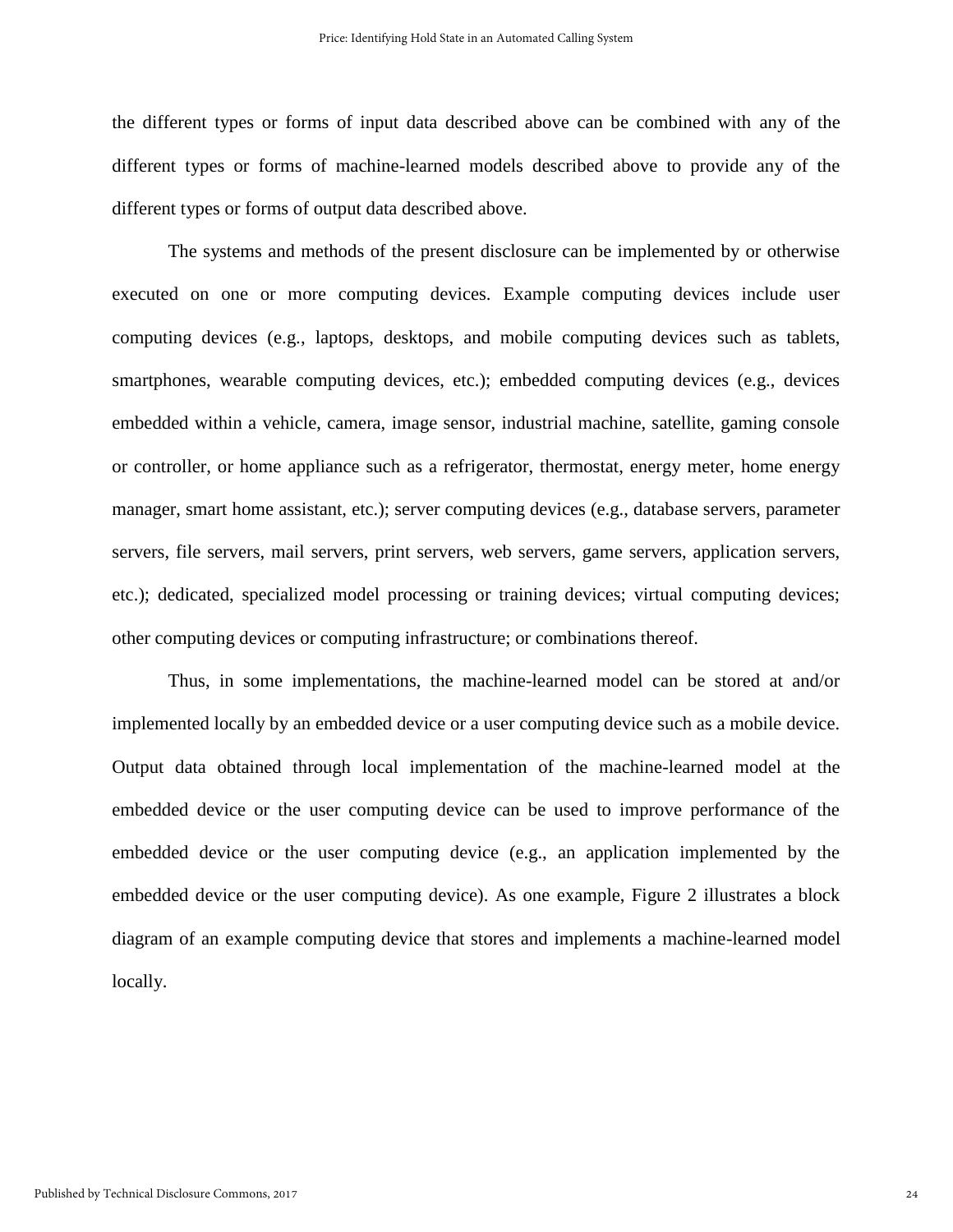In other implementations, the machine-learned model can be stored at and/or implemented by a server computing device. In some instances, output data obtained through implementation of the machine-learned model at the server computing device can be used to improve other server tasks or can be used by other non-user devices to improve services performed by or for such other non-user devices. For example, the output data can improve other downstream processes performed by the server computing device for a user computing device or embedded computing device. In other instances, output data obtained through implementation of the machine-learned model at the server computing device can be sent to and used by a user computing device, an embedded computing device, or some other client device. For example, the server computing device can be said to perform machine learning as a service. As one example, Figure 3 illustrates a block diagram of an example client computing device that can communicate over a network with an example server computing system that includes a machine-learned model.

In yet other implementations, different respective portions of the machine-learned model can be stored at and/or implemented by some combination of a user computing device; an embedded computing device; a server computing device; etc.

Computing devices can perform graph processing techniques or other machine learning techniques using one or more machine learning platforms, frameworks, and/or libraries, such as, for example, TensorFlow, Caffe/Caffe2, Theano, Torch/PyTorch, MXnet, CNTK, etc.

Computing devices can be distributed at different physical locations and connected via one or more networks. Distributed computing devices can operate according to sequential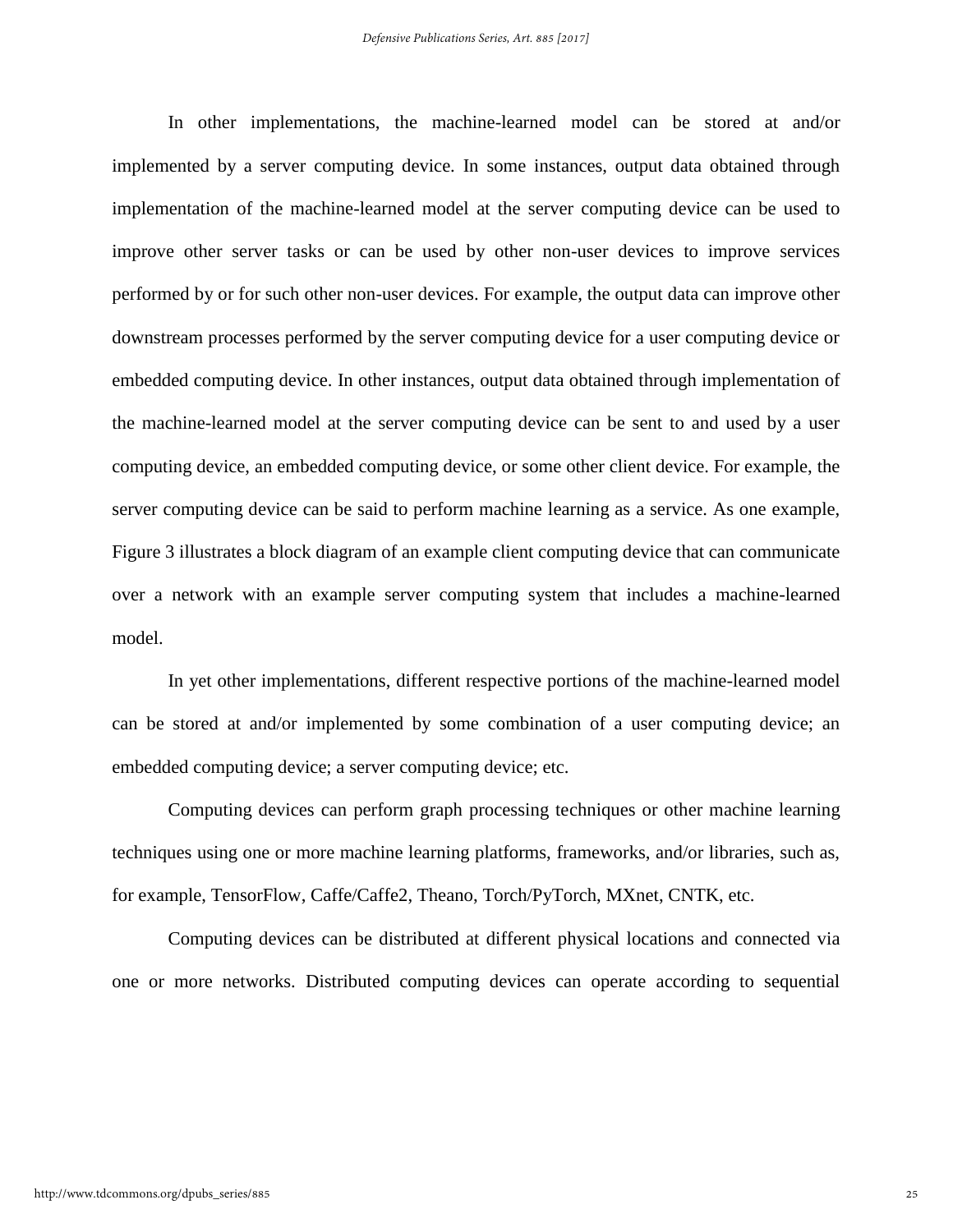computing architectures, parallel computing architectures, or combinations thereof. In one example, distributed computing devices can be controlled or guided through use of a parameter server.

In some implementations, multiple instances of the machine-learned model can be parallelized to provide increased processing throughput. For example, the multiple instances of the machine-learned model can be parallelized on a single processing device or computing device or parallelized across multiple processing devices or computing devices.

Each computing device that implements the machine-learned model or other aspects of the present disclosure can include a number of hardware components that enable performance of the techniques described herein. For example, each computing device can include one or more memory devices that store some or all of the machine-learned model. For example, the machinelearned model can be a structured numerical representation that is stored in memory. The one or more memory devices can also include instructions for implementing the machine-learned model or performing other operations. Example memory devices include RAM, ROM, EEPROM, EPROM, flash memory devices, magnetic disks, etc., and combinations thereof.

Each computing device can also include one or more processing devices that implement some or all of the machine-learned model and/or perform other related operations. Example processing devices include one or more of: a central processing unit (CPU); a visual processing unit (VPU); a graphics processing unit (GPU); a tensor processing unit (TPU); a neural processing unit (NPU); a neural processing engine; a core of a CPU, VPU, GPU, TPU, NPU or other processing device; an application specific integrated circuit (ASIC); a field programmable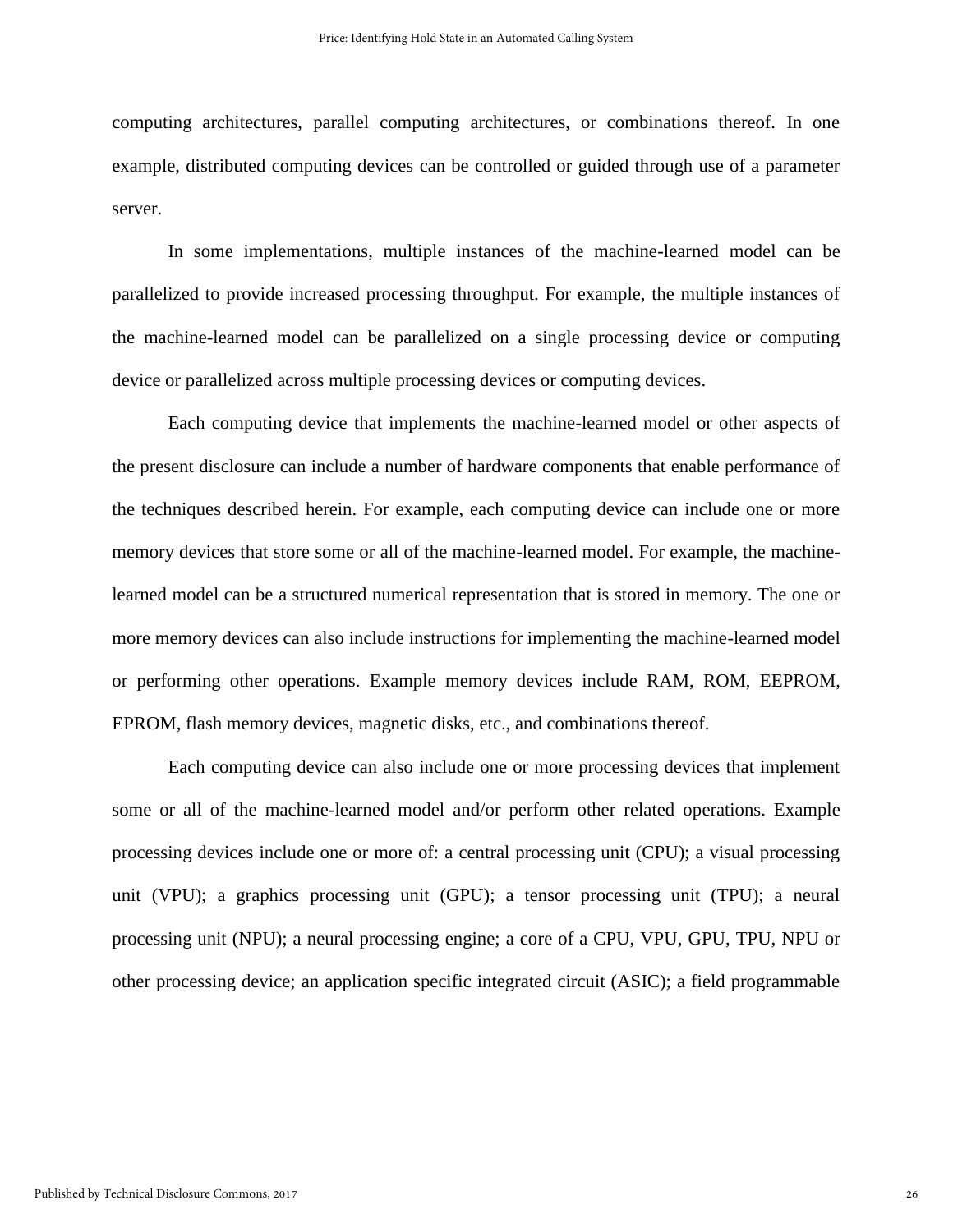gate array (FPGA); a co-processor; a controller; or combinations of the processing devices described above. Processing devices can be embedded within other hardware components such as, for example, an image sensor, accelerometer, etc.

Hardware components (e.g., memory devices and/or processing devices) can be spread across multiple physically distributed computing devices and/or virtually distributed computing systems.

In some implementations, the machine-learned models described herein can be trained at a training computing system and then provided for storage and/or implementation at one or more computing devices, as described above. For example, a model trainer can be located at the training computing system. The training computing system can be included in or separate from the one or more computing devices that implement the machine-learned model. As one example, Figure 4 illustrates a block diagram of an example computing device in communication with an example training computing system that includes a model trainer.

In some implementations, the model can be trained in an offline fashion or an online fashion. In offline training (also known as batch learning), a model is trained on the entirety of a static set of training data. In online learning, the model is continuously trained (or re-trained) as new training data becomes available (e.g., while the model is used to perform inference).

In some implementations, the model trainer can perform centralized training of the machine-learned models (e.g., based on a centrally stored dataset). In other implementations, decentralized training techniques such as distributed training, federated learning, or the like can be used to train, update, or personalize the machine-learned models.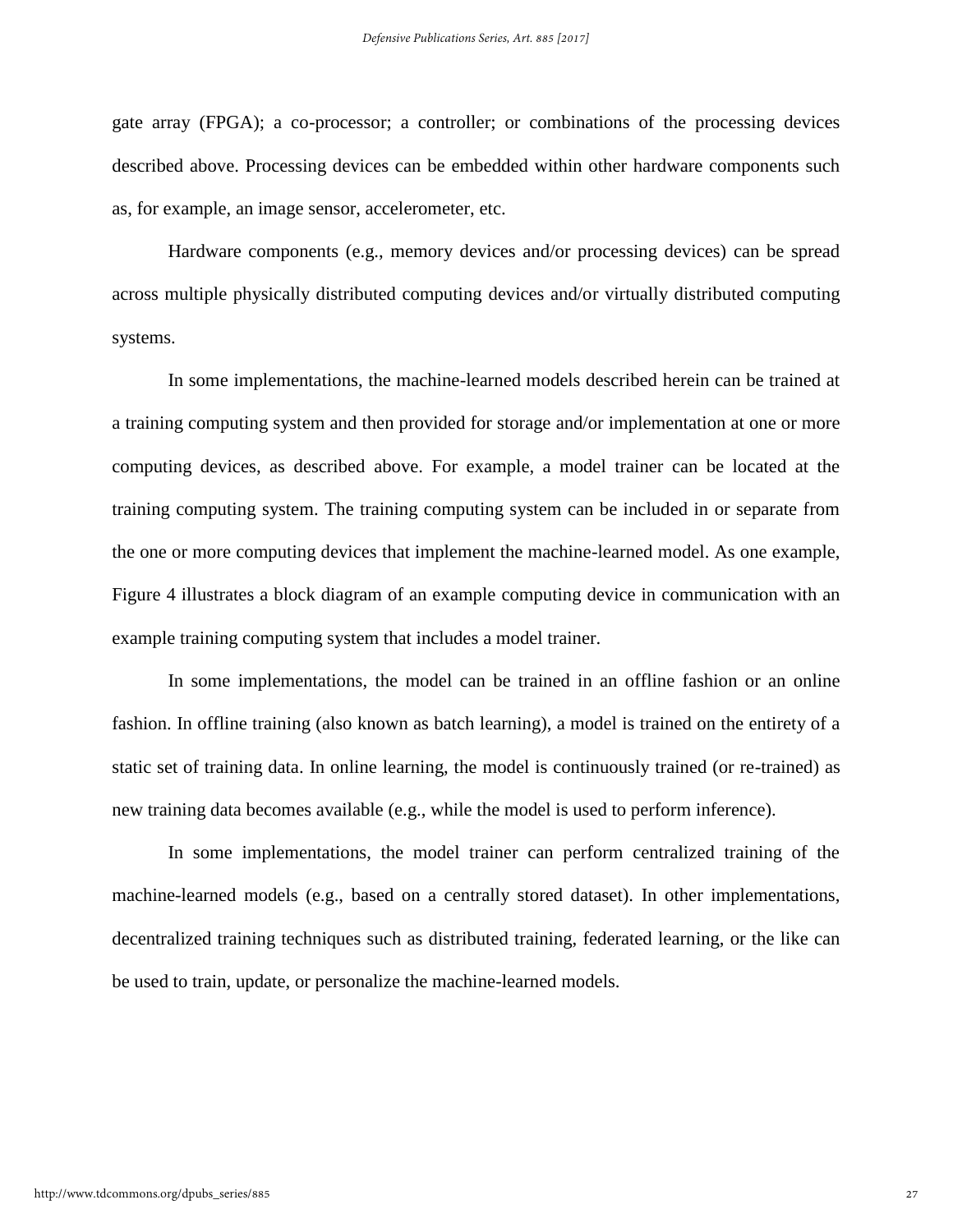The machine-learned models described herein can be trained according to one or more of various different training types or techniques. For example, in some implementations, the machine-learned models can be trained using supervised learning, in which the machine-learned model is trained on a training dataset that includes instances or examples that have labels. The labels can be manually applied by experts, generated through crowd-sourcing, or provided by other techniques (e.g., by physics-based or complex mathematical models). In some implementations, if the user has provided consent, the training examples can be provided by the user computing device. In some implementations, this process can be referred to as personalizing the model.

As one example, Figure 5 illustrates a block diagram of an example training process in which a machine-learned model is trained on training data that includes example input data that has labels. Training processes other than the example process depicted in Figure 5 can be used as well.

In some implementations, training data can include examples of the input data that have been assigned labels that correspond to the output data. For example, training data can comprise audio data and/or user interaction data over the course of a call that is labeled with times when the hold state of the call was changed. In some implementations, the training data may be gathered from real-world use cases. For example, in some implementations, the computing system may be launched in a "soft launch" state wherein one or more prompts that evaluate the accuracy of a prediction are provided to a user alongside the prediction. Continuing with the above example, the caller may be provided with a prompt asking the caller if the prediction was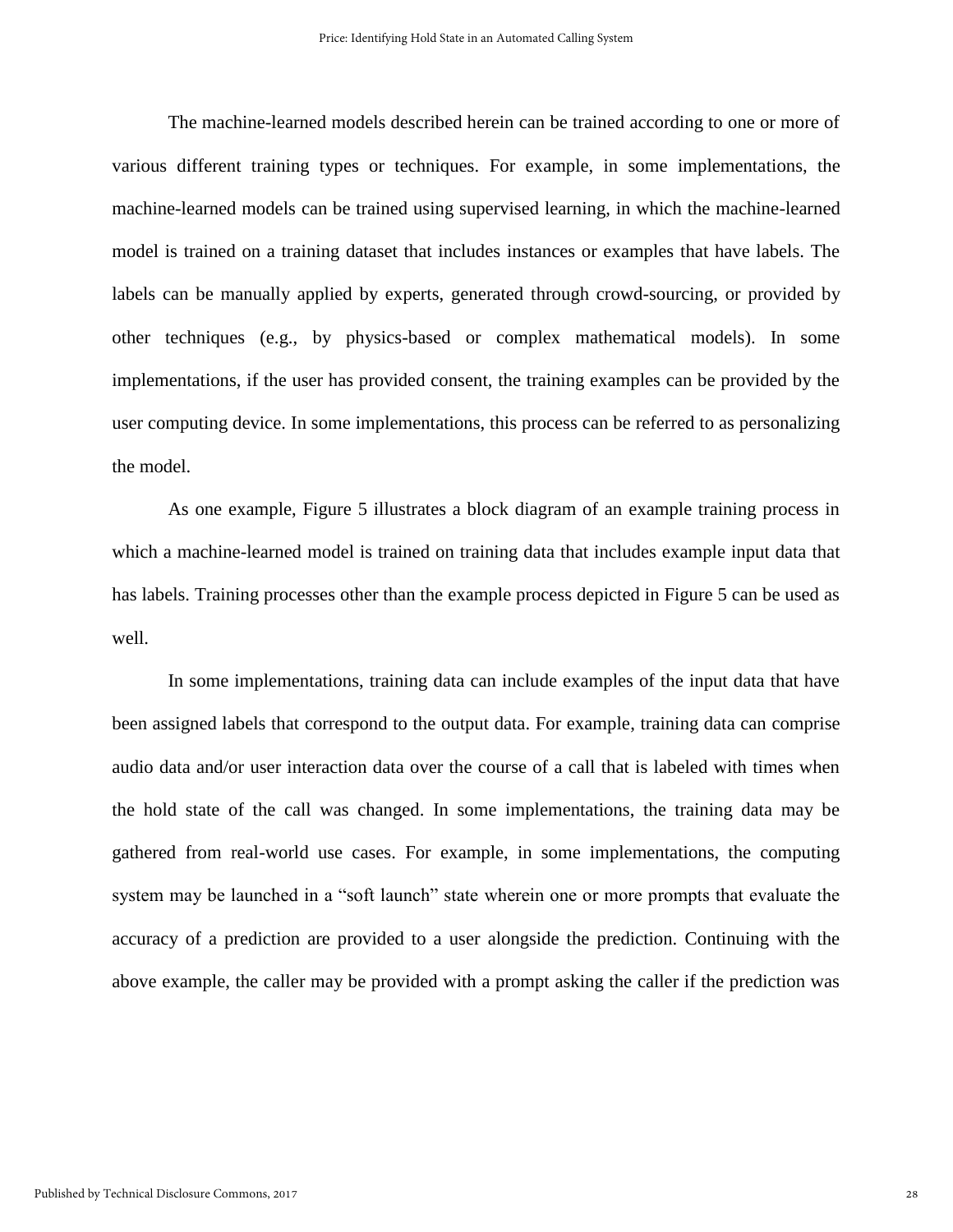early, on time, or late and/or asking for the correct time that the caller was taken off hold. For example, in a call wherein the prediction from the machine-learned model was correct the call data from the call may be provided (e.g. with permission from the caller) as training data where the prediction is used as a label. As another example, in a call where the prediction was incorrect, the prediction may be corrected (e.g. by the caller or by another individual) and used as a label for training data comprising call data from the call. In some implementations, the computing system can then be launched in a full state once the model has been trained to provide predictions at an acceptable reliability.

In some implementations, the machine-learned model can be trained by optimizing an objective function. For example, in some implementations, the objective function can be or include a loss function that compares (e.g., determines a difference between) output data generated by the model from the training data and labels (e.g., ground-truth labels) associated with the training data. For example, the loss function can evaluate a sum or mean of squared differences between the output data and the labels. As another example, the objective function can be or include a cost function that describes a cost of a certain outcome or output data. Other objective functions can include margin-based techniques such as, for example, triplet loss or maximum-margin training.

One or more of various optimization techniques can be performed to optimize the objective function. For example, the optimization technique(s) can minimize or maximize the objective function. Example optimization techniques include Hessian-based techniques and gradient-based techniques, such as, for example, coordinate descent; gradient descent (e.g.,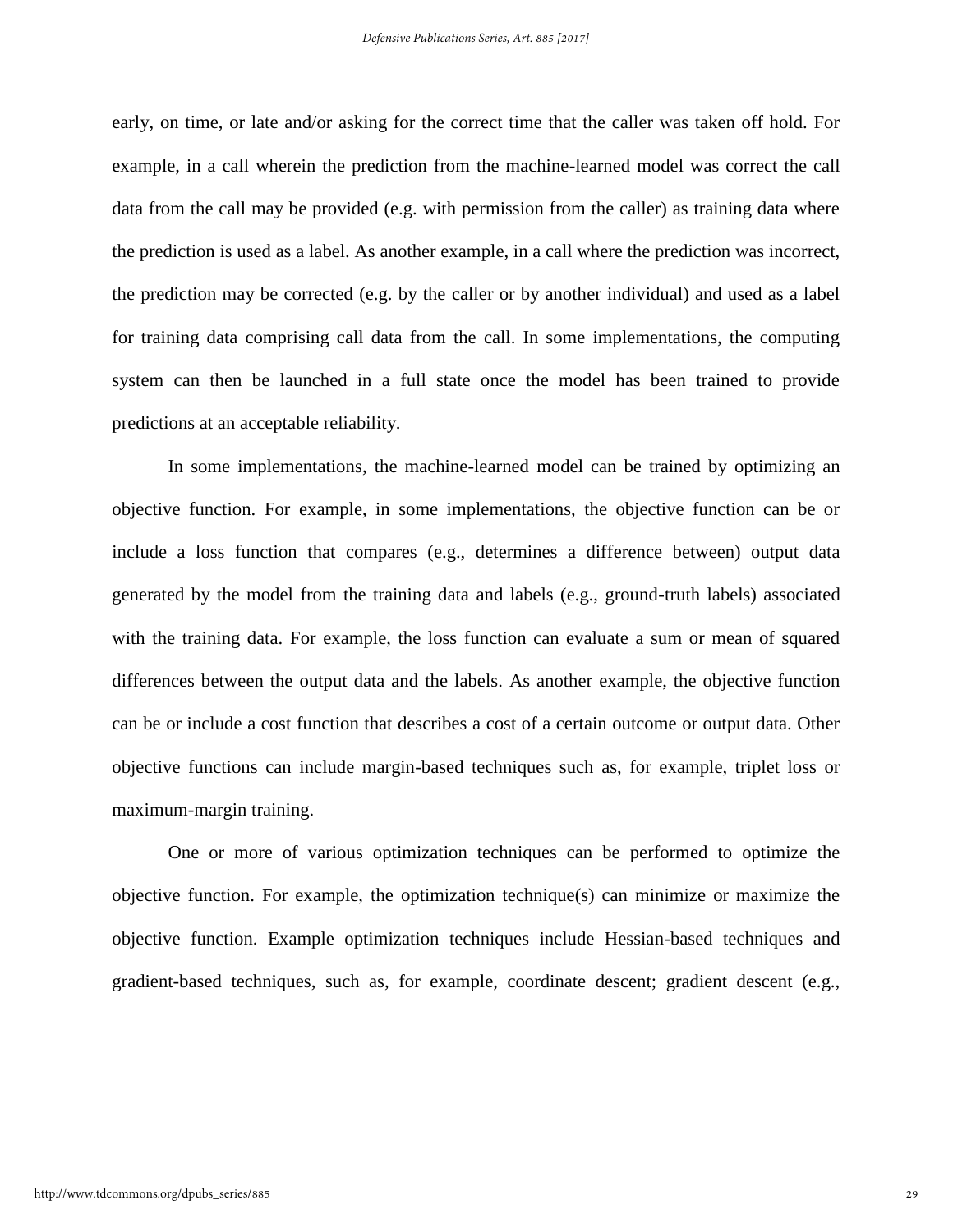stochastic gradient descent); subgradient methods; etc. Other optimization techniques include black box optimization techniques and heuristics.

In some implementations, backward propagation of errors can be used in conjunction with an optimization technique (e.g., gradient based techniques) to train a model (e.g., a multilayer model such as an artificial neural network). For example, an iterative cycle of propagation and model parameter (e.g., weights) update can be performed to train the model. Example backpropagation techniques include truncated backpropagation through time, Levenberg-Marquardt backpropagation, etc.

In some implementations, the machine-learned models described herein can be trained using unsupervised learning techniques. Unsupervised learning can include inferring a function to describe hidden structure from unlabeled data. For example, a classification or categorization may not be included in the data. Unsupervised learning techniques can be used to produce machine-learned models capable of performing clustering, anomaly detection, learning latent variable models, or other tasks.

In some implementations, the machine-learned models described herein can be trained using semi-supervised techniques which combine aspects of supervised learning and unsupervised learning.

In some implementations, the machine-learned models described herein can be trained or otherwise generated through evolutionary techniques or genetic algorithms.

In some implementations, the machine-learned models described herein can be trained using reinforcement learning. In reinforcement learning, an agent (e.g., model) can take actions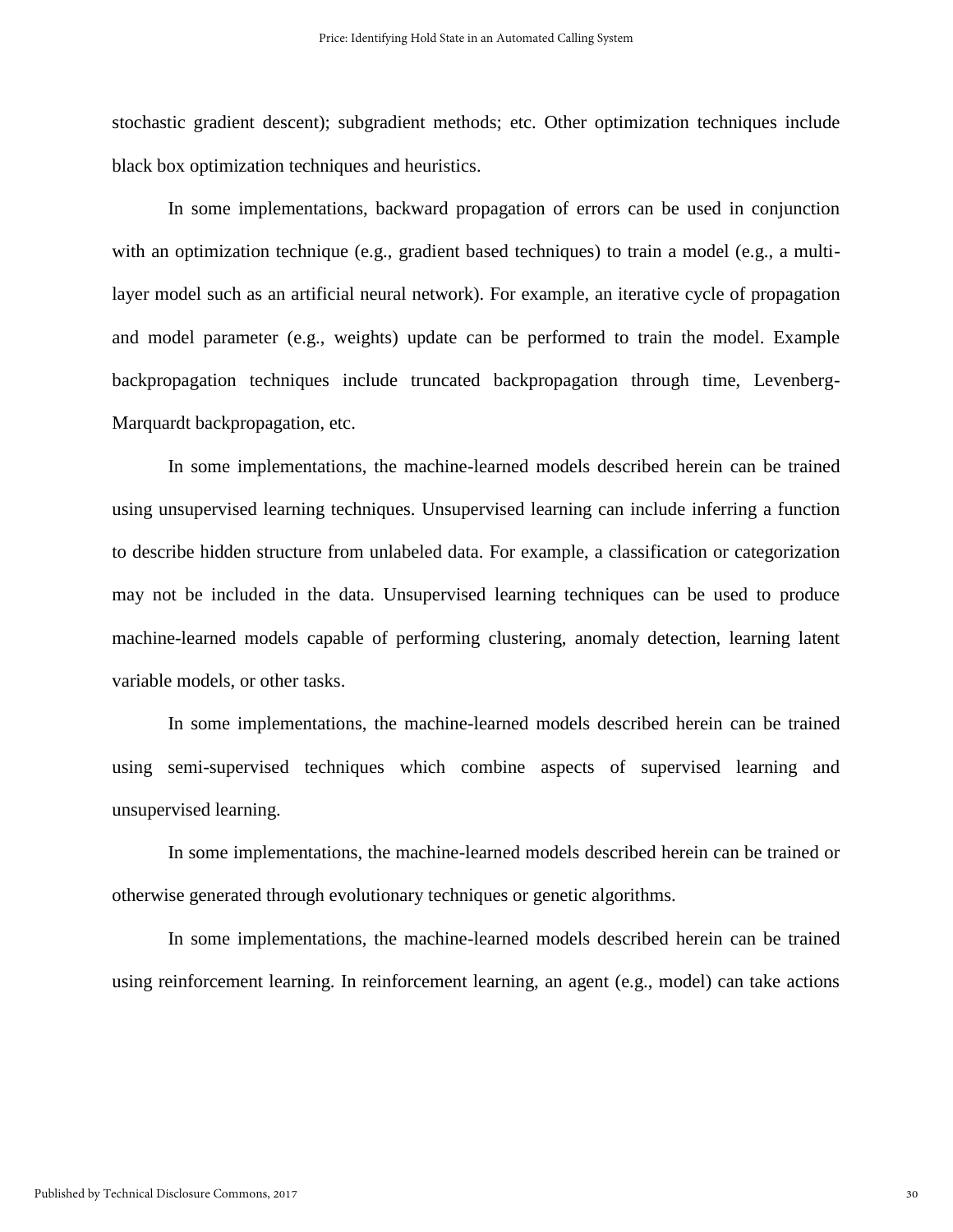in an environment and learn to maximize rewards and/or minimize penalties that result from such actions. Reinforcement learning can differ from the supervised learning problem in that correct input/output pairs are not presented, nor sub-optimal actions explicitly corrected.

In some implementations, one or more generalization techniques can be performed during training to improve the generalization of the machine-learned model. Generalization techniques can help reduce overfitting of the machine-learned model to the training data. Example generalization techniques include dropout techniques; weight decay techniques; batch normalization; early stopping; subset selection; stepwise selection; etc.

In some implementations, the machine-learned models described herein can include or otherwise be impacted by a number of hyperparameters, such as, for example, learning rate, number of layers, number of nodes in each layer, number of leaves in a tree, number of clusters; etc. Hyperparameters can affect model performance. Hyperparameters can be hand selected or can be automatically selected through application of techniques such as, for example, grid search; black box optimization techniques (e.g., Bayesian optimization, random search, etc.); gradient-based optimization; etc. Example techniques and/or tools for performing automatic hyperparameter optimization include Hyperopt; Auto-WEKA; Spearmint; Metric Optimization Engine (MOE); etc.

In some implementations, various techniques can be used to optimize and/or adapt the learning rate when the model is trained. Example techniques and/or tools for performing learning rate optimization or adaptation include Adagrad; Adaptive Moment Estimation (ADAM); Adadelta; RMSprop; etc.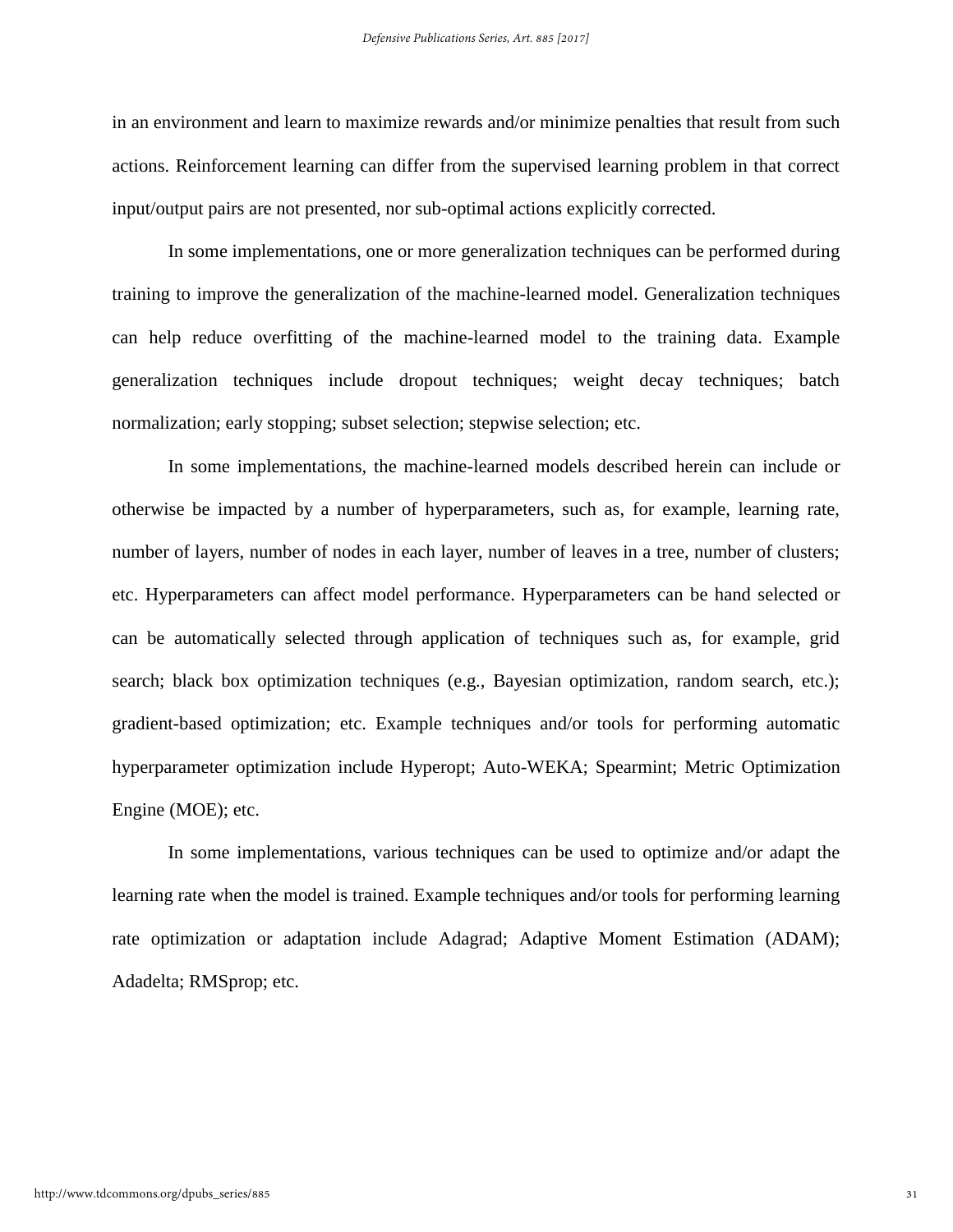In some implementations, transfer learning techniques can be used to provide an initial model from which to begin training of the machine-learned models described herein.

In some implementations, the machine-learned models described herein can be included in different portions of computer-readable code on a computing device. In one example, the machine-learned model can be included in a particular application or program and used (e.g., exclusively) by such particular application or program. Thus, in one example, a computing device can include a number of applications and one or more of such applications can contain its own respective machine learning library and machine-learned model(s).

In another example, the machine-learned models described herein can be included in an operating system of a computing device (e.g., in a central intelligence layer of an operating system) and can be called or otherwise used by one or more applications that interact with the operating system. In some implementations, each application can communicate with the central intelligence layer (and model(s) stored therein) using an application programming interface (API) (e.g., a common, public API across all applications).

In some implementations, the central intelligence layer can communicate with a central device data layer. The central device data layer can be a centralized repository of data for the computing device. The central device data layer can communicate with a number of other components of the computing device, such as, for example, one or more sensors, a context manager, a device state component, and/or additional components. In some implementations, the central device data layer can communicate with each device component using an API (e.g., a private API).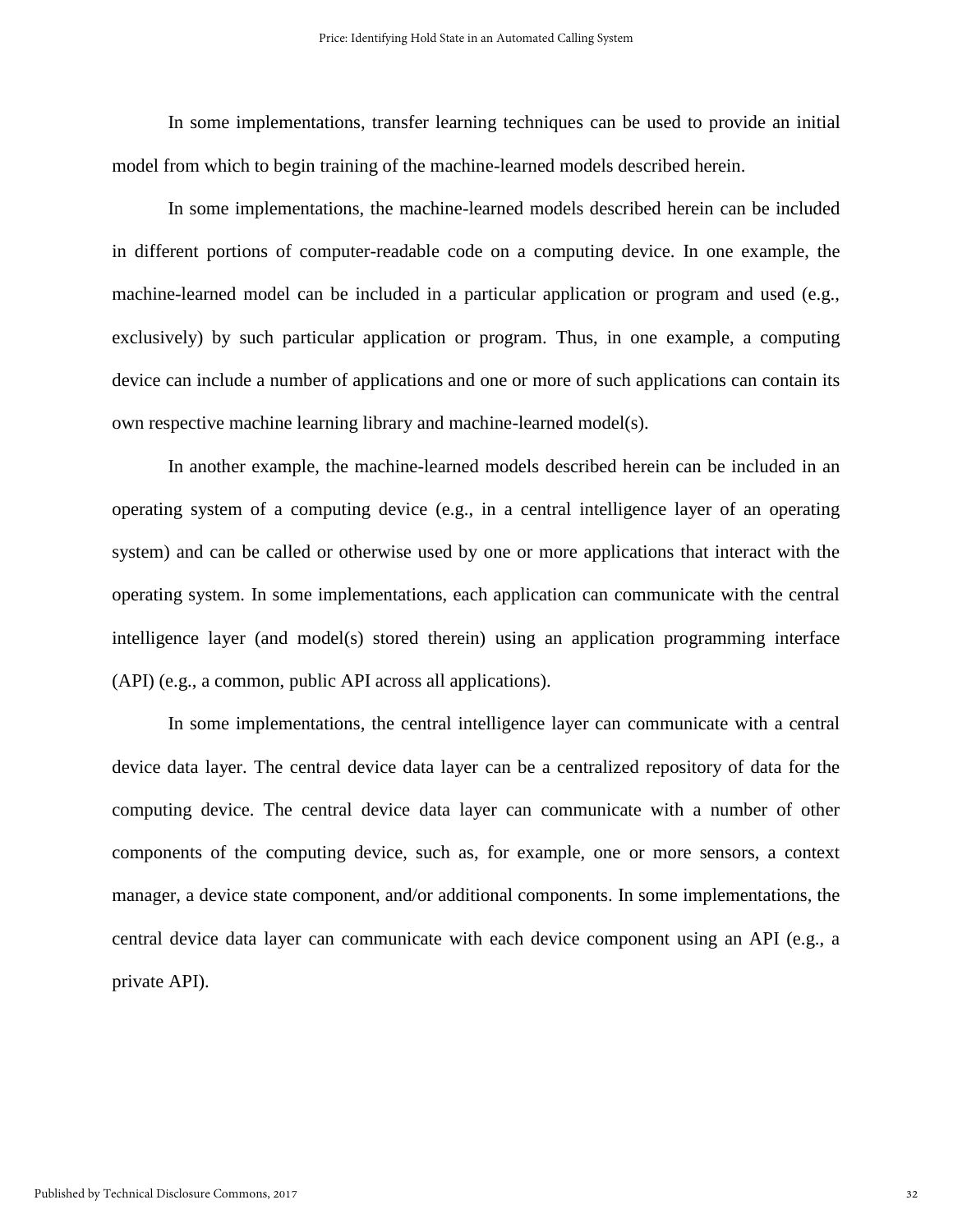The technology discussed herein makes reference to servers, databases, software applications, and other computer-based systems, as well as actions taken and information sent to and from such systems. The inherent flexibility of computer-based systems allows for a great variety of possible configurations, combinations, and divisions of tasks and functionality between and among components. For instance, processes discussed herein can be implemented using a single device or component or multiple devices or components working in combination. Databases and applications can be implemented on a single system or distributed across multiple systems. Distributed components can operate sequentially or in parallel.

In addition, the machine learning techniques described herein are readily interchangeable and combinable. Although certain example techniques have been described, many others exist and can be used in conjunction with aspects of the present disclosure.

Thus, while the present subject matter has been described in detail with respect to various specific example implementations, each example is provided by way of explanation, not limitation of the disclosure. One of ordinary skill in the art can readily make alterations to, variations of, and equivalents to such implementations. Accordingly, the subject disclosure does not preclude inclusion of such modifications, variations and/or additions to the present subject matter as would be readily apparent to one of ordinary skill in the art. For instance, features illustrated or described as part of one implementation can be used with another implementation to yield a still further implementation.

A brief overview of example machine-learned models and associated techniques has been provided by the present disclosure. For additional details, readers should review the following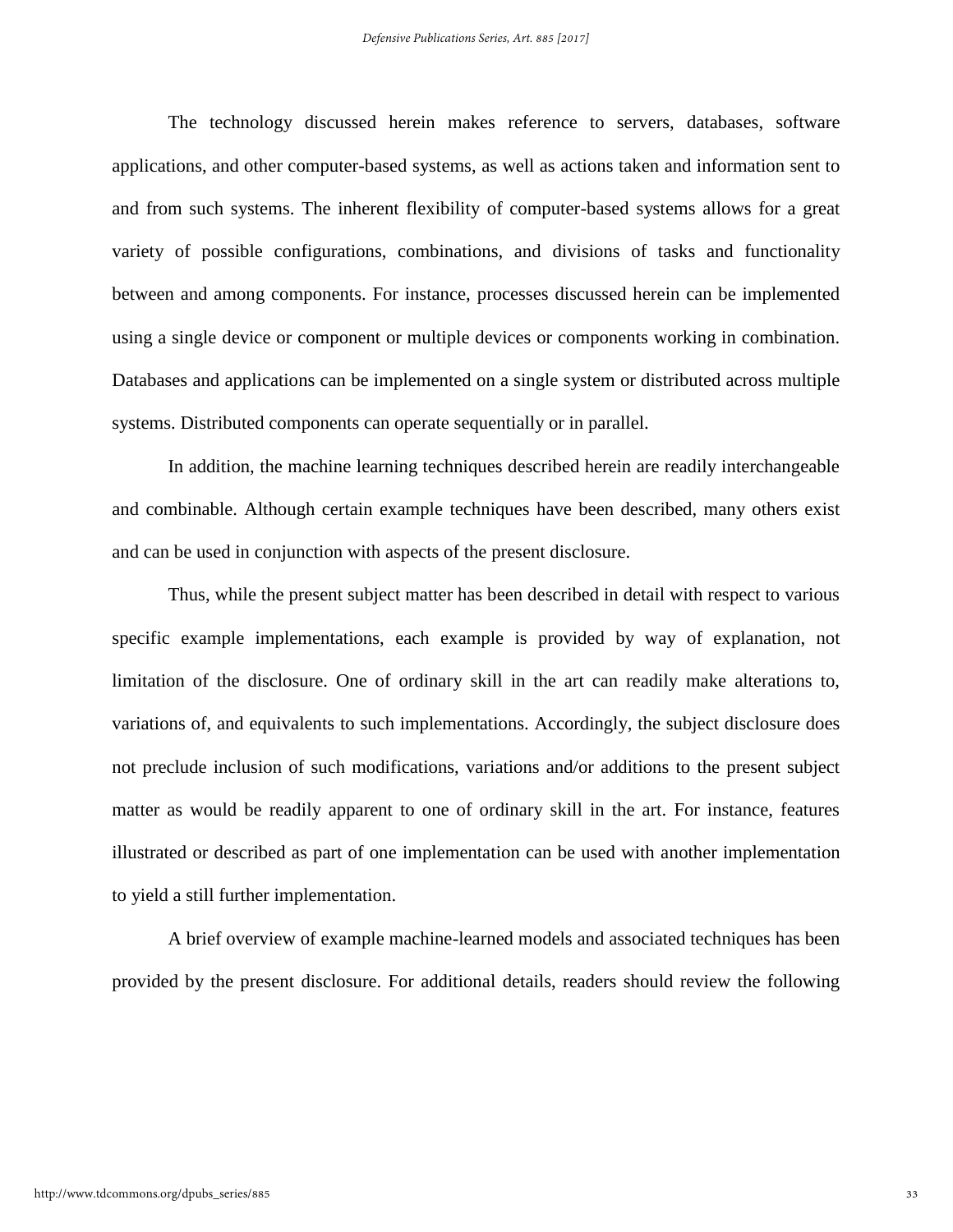references: *Machine Learning A Probabilistic Perspective* (Murphy); *Rules of Machine Learning: Best Practices for ML Engineering* (Zinkevich); *Deep Learning* (Goodfellow); *Reinforcement Learning: An Introduction* (Sutton); and *Artificial Intelligence: A Modern Approach* (Norvig).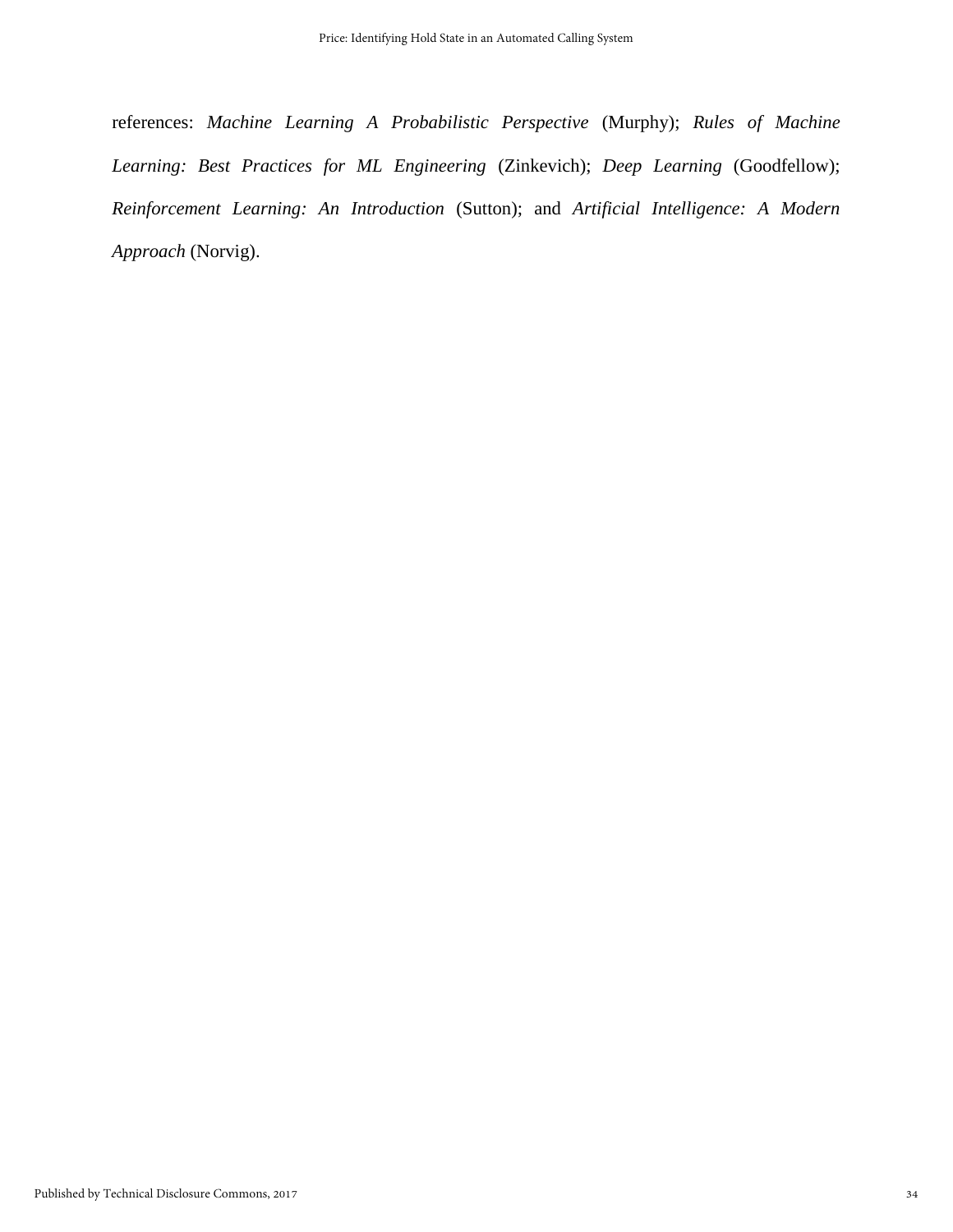#### **Figures**



# Figure 2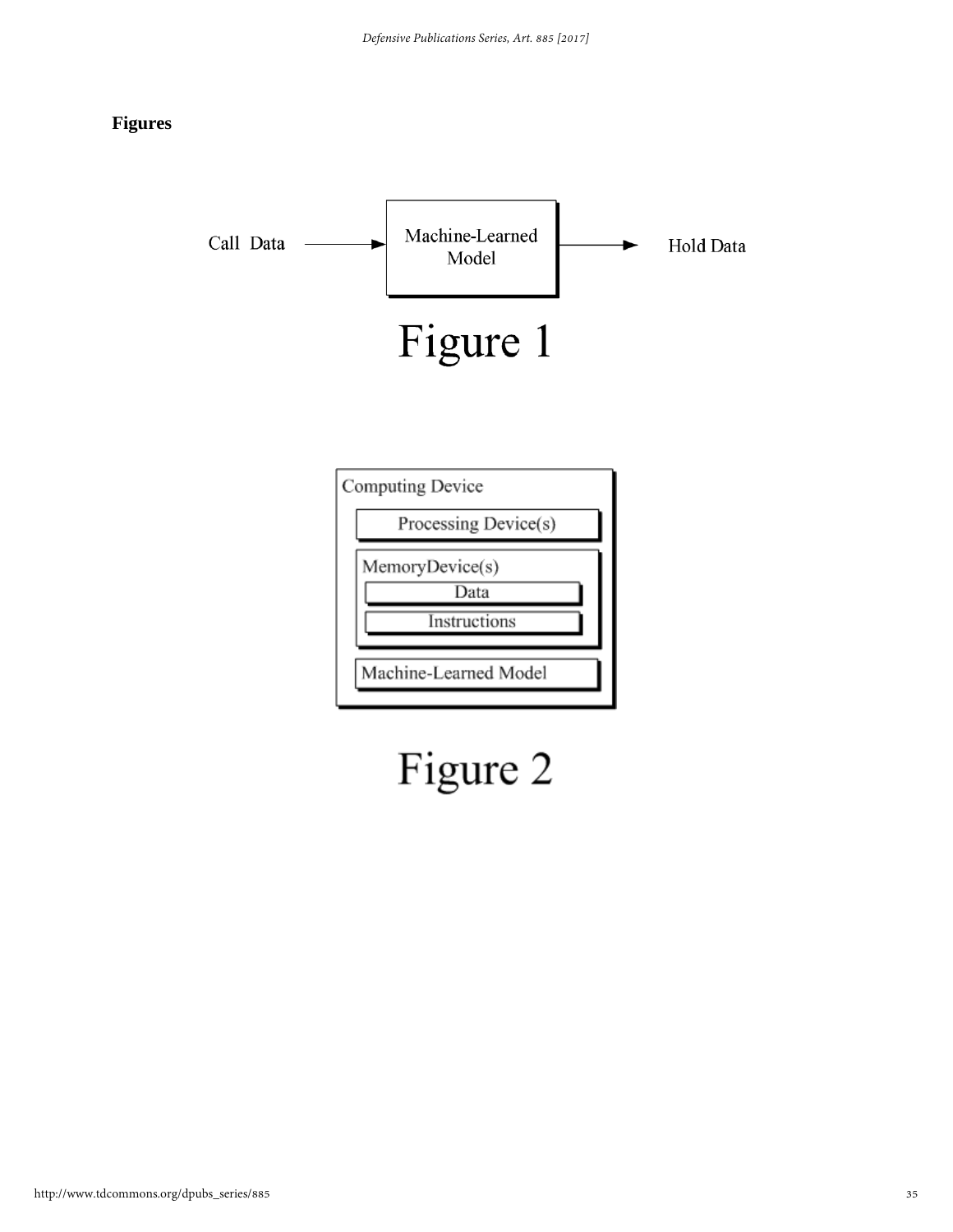



Figure 4